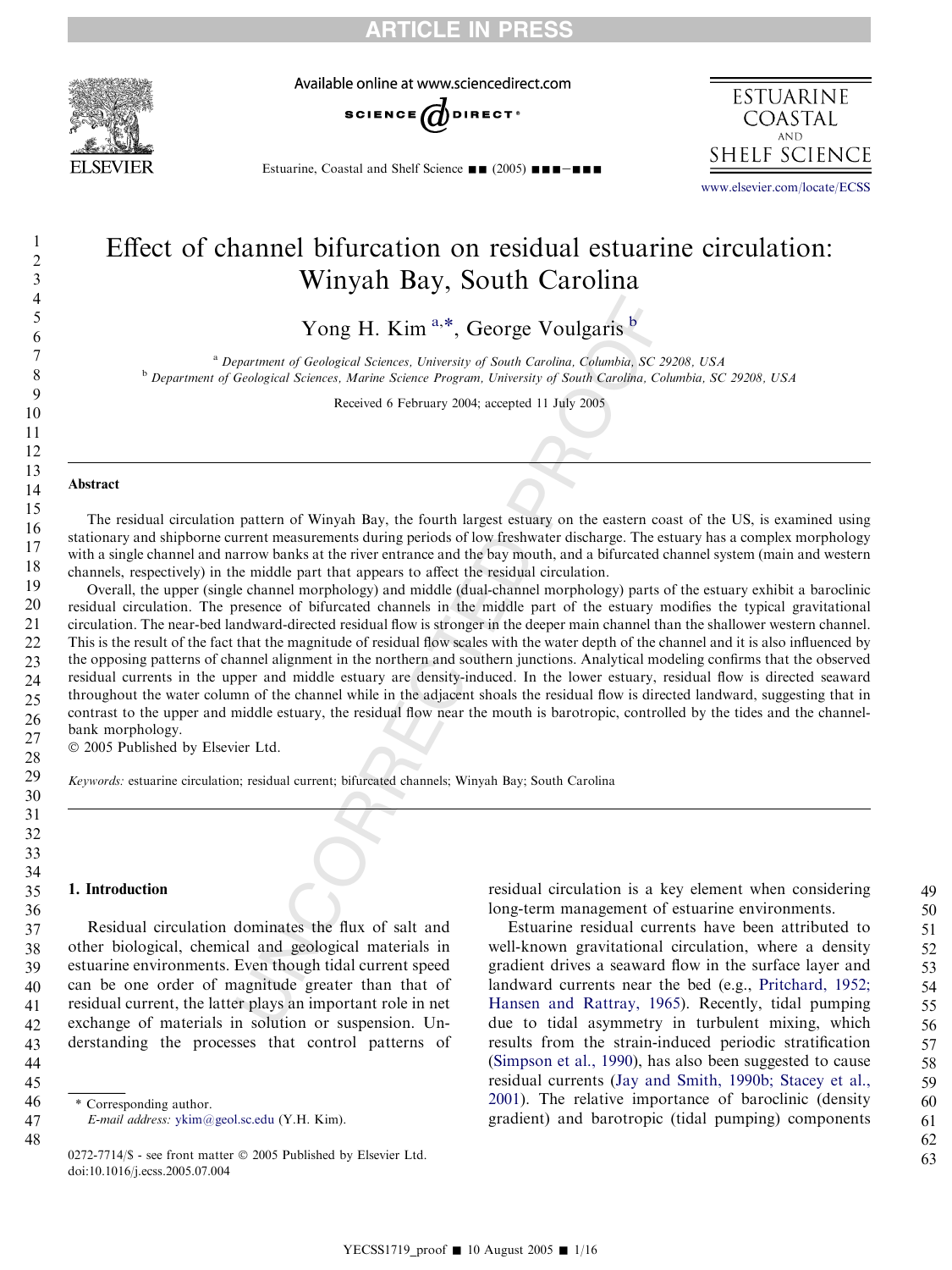the intensity of the residual flow<br>discharge conditions, est<br>ite intensity of the residual flow<br>discharge conditions, est<br>ite intensity of the residual flow<br>discharge conditions, est<br>etel. Experimental results from<br>ground on residual circulation depends on the particular characteristics of the estuary such as tidal range, freshwater input, and morphology. Circulation patterns are more complicated when the actual bottom topography is considered. Numerical work ([Li and O'Donnell,](#page-15-0) [1997\)](#page-15-0) has shown that for a simple v-shaped channel and narrow bank morphology and under barotropic forcing only, lateral variations in depth across the channel cause net landward flow over the banks balanced by a return seaward flow in the main channel. Furthermore, the same work showed that the intensity of the residual flow is controlled by the ratio between the depths on the shoal and in the channel. Experimental results from Chesapeake Bay ([Valle-Levinson and Lwiza, 1995;](#page-15-0) [Valle-Levinson and O'Donnell, 1996](#page-15-0)) demonstrated that when the barotropic forcing interacts with baroclinic processes, the residual circulation can be reversed (i.e., landward flow in the channels and seaward flow over the shoals). Furthermore, when the cross-section of the channel exhibits an asymmetric profile, then the location of the mean along-channel flow may be skewed toward the gentle-sloped side of the channel section [\(Friedrichs](#page-14-0) [and Hamrick, 1996\)](#page-14-0). When more than one channel is present then the channel's connectivity with the source of freshwater can control the patterns of residual circulation. For example, the North and South channels of the Columbia River estuary (Jay and Smith, 1990a,b ) show different patterns of circulation. The North Channel is governed by seaward surface residual flow and landward bottom residual flow, while in the South Channel a seaward residual flow exists throughout the whole water column ([Jay and Smith, 1990a\)](#page-15-0). 64 65 66 67 68 69 70 71 72 73 74 75 76 77 78 79 80 81 82 83 84 85 86 87 88 89 90 91 92 93 94 95

Winyah Bay (WB), South Carolina, is the fourth largest estuary on the eastern coast of the USA in terms of discharge ([Patchineelam et al., 1999\)](#page-15-0) and is characterized by a complex geometry. WB is a coastal plain type estuary some 30 km long, extending from Georgetown, SC, to the Atlantic Ocean. The morphology of the estuary has a general S shape and it changes at various parts of the system [\(Fig. 1](#page-2-0)). The middle part of the estuary consists of bifurcated channels with different depths. The two channels merge at the upper and lower parts of the estuary. These locations of channel merge are hereafter called the northern and southern junctions and are bent to the west and east, respectively (see [Fig. 1\)](#page-2-0). A number of studies have been carried out in this area, but these have focused either on geochemistry (Goñi et al., 2003, in press), long-term sediment budget ([Patchineelam et al., 1999](#page-15-0)), or suspended sediment dynamics [\(Patchineelam, 1999; Ramsey, 2000; Patch](#page-15-0)[ineelam and Kjerfve, 2004\)](#page-15-0). Despite the importance of this area for navigational and environmental issues, no comprehensive study or data exist to-date that describe the general circulation pattern in this estuary. 96 97 98 99 100 101 102 103 104 105 106 107 108 109 110 111 112 113 114 115 116 117

The objective of this study is to present field hydrodynamic data describing the residual circulation 118 119

of Winyah Bay. In particular, the role of the complex channel geometry and bifurcation on controlling residual circulation is examined. Spatially varying residual current pattern is revealed on the basis of hydrodynamic and hydrographic data collected during periods of lowriver discharge conditions. A simple one-dimensional analytical model is applied to verify the effect of differences in water depth and bottom morphology on modifying residual circulation pattern in bifurcated channels. This work, although limited to low-river discharge conditions, establishes the general physical characteristics of the system and provides the background for any subsequent ecological or other environmental study in the area. Furthermore, the data provide a solid basis for the development and verification of numerical simulations that are underway but beyond the scope of this paper. 120 121 122 123 124 125 126 127 128 129 130 131 132 133 134 135 136

### 1.1. Study area

Winyah Bay (WB), South Carolina, is located approximately 70 km northeast of Charleston, SC. The estuary, seaward of the confluence of the Pee Dee and the Waccamaw Rivers, is 29 km long and encompasses a total area of 157 km<sup>2</sup>, of which  $92 \text{ km}^2$  are intertidal areas [\(South Carolina Sea Grant Consortium, 1992\)](#page-15-0). WB has a narrow bay mouth and estuary head (1.2 and 2 km wide, respectively) but the middle, main estuary widens up to 7.2 km ([Fig. 1](#page-2-0)). The bay is a microtidal system, subjected to semidiurnal tides with a mean tidal range of 1.4 m at the mouth and 1.0 m at the Sampit River entrance ([NOS, 1995\)](#page-15-0). There is a phase lag of approximately 2 h in the tide between the bay entrance and the head of the estuary at the confluence of the Pee Dee and the Waccamaw Rivers.

The total of mean freshwater input to WB is approximately 557  $m^3 s^{-1}$  and is derived from a drainage area of 47,060 km 2 . This discharge rate makes WB the fourth largest estuary on the east coast of North America, after St. Lawrence Waterway, Chesapeake Bay and Hudson River [\(Patchineelam, 1999](#page-15-0)). River discharge exhibits seasonal variability with the highest discharges occurring during late winter and early spring in response to snowmelt within the drainage area. The majority of the freshwater input is from the Pee Dee  $(\sim 55\%)$  and Little Pee Dee River ( $\sim 20\%$ ), with smaller contributions from the Waccamaw  $(\sim 8\%)$ , Black  $(\sim 7\%)$ , Lynche  $(\sim 7\%)$ , and Sampit  $(\sim 1\%)$  Rivers, which are typical low discharge coastal plain rivers ([Patchineelam, 1999](#page-15-0)). 155 156 157 158 159 160 161 162 163 164 165 166 167 168 169

Sedimentation within the estuary is still extensive, although the construction of 20 dams on the Pee Dee River limits the delivery of eroded materials. A sediment budget study by [Patchineelam et al. \(1999\)](#page-15-0) showed the input of sediments from the rivers reach up to  $43 \times 10^4$  ton yr<sup>-1</sup>. Three quarters of the delivered 170 171 172 173 174 175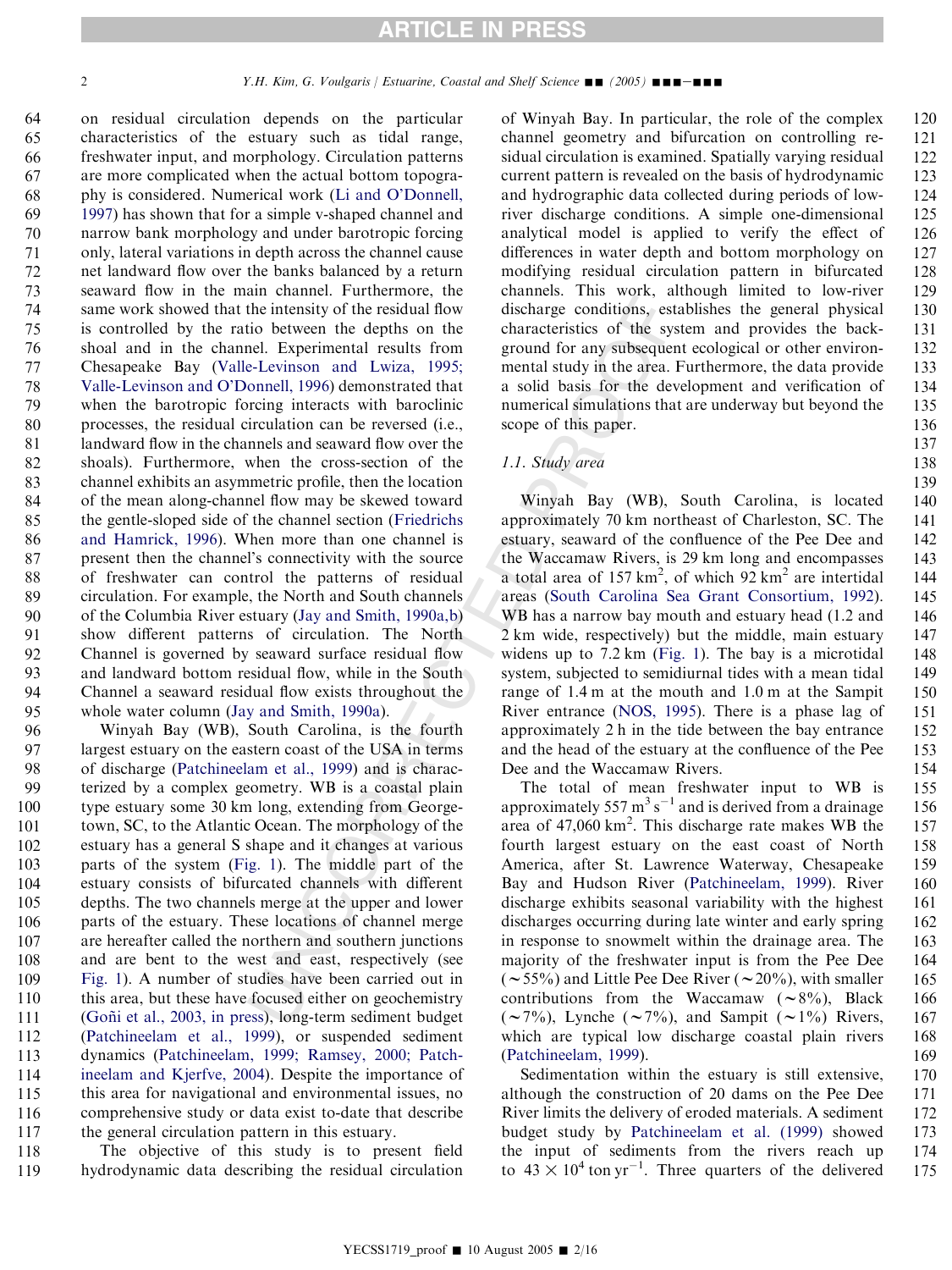<span id="page-2-0"></span>

sediments are accumulating in the estuary, including channels, adjacent marshes or mud flats. Approximately  $10.7 \times 10^4$  ton yr<sup>-1</sup> of fine-grained sediment is dredged from the main navigation channel in order to maintain a shipping route to Georgetown Harbor ([USACE, 1997\)](#page-15-0). 

[Ramsey \(2000\)](#page-15-0) presented data showing that WB is characterized by a partially- and well-mixed estuary during high and low freshwater discharge period, respectively. The salinity front is located near the bay mouth during periods of high river discharge, whereas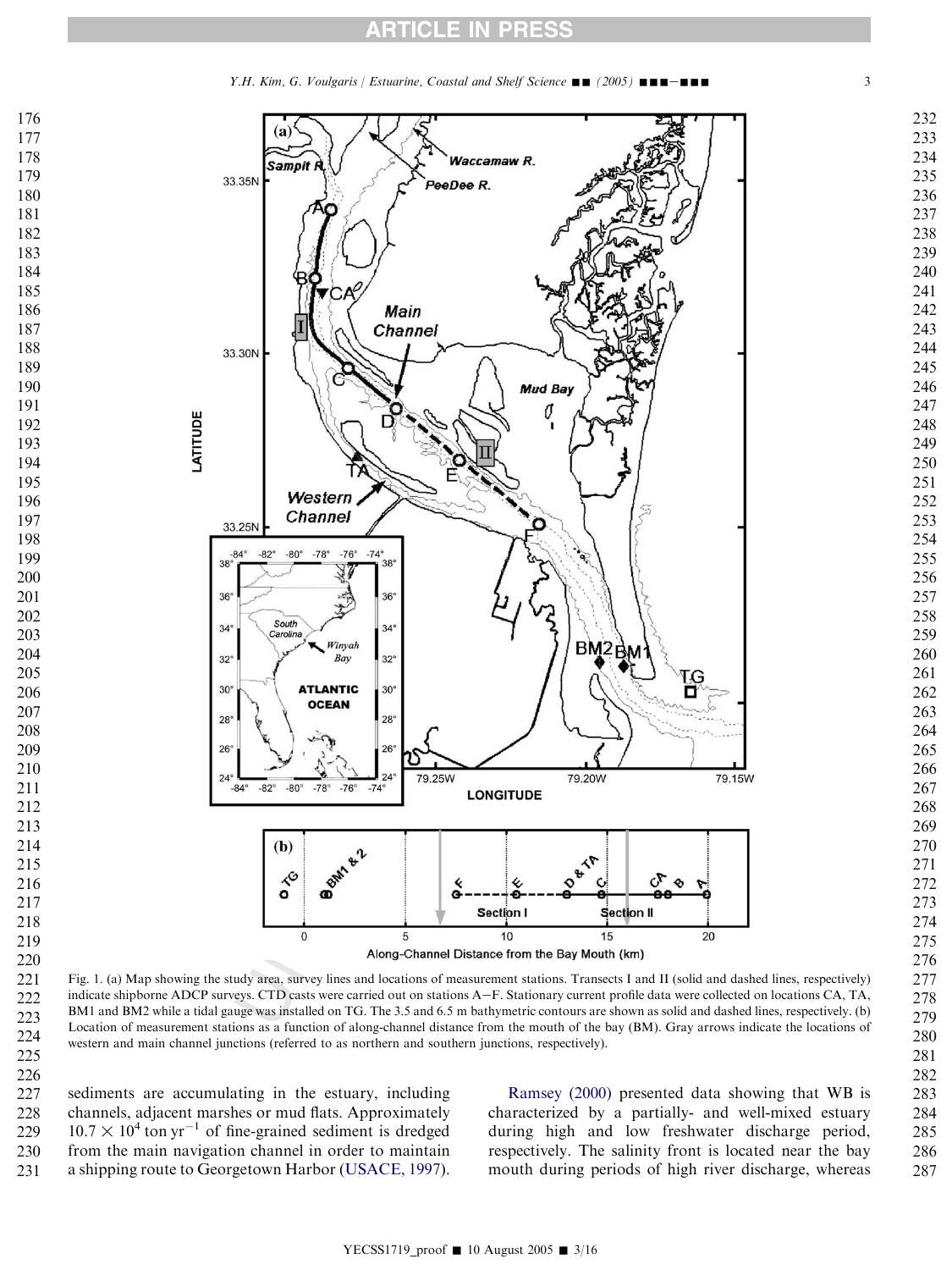during periods of low discharge the salt wedge reaches up to 25 km upstream from the confluence of the Pee Dee and Waccamaw Rivers [\(South Carolina Sea Grant](#page-15-0) [Consortium, 1992\)](#page-15-0). The average depth of the bay is 4.2 m, with the deepest portions  $({\sim}9 \text{ m})$  located in the artificially maintained shipping channel. The shallowest areas are located on its eastern flank of the middle estuary. Here, a large mud flat (Mud Bay) exists with water depths less than 0.5 m at low tide and extensive intertidal areas. 288 289 290 291 292 293 294 295 296 297

The morphology of the system is characterized by a single channel with narrow banks both at the river entrance (northern part) and the estuary mouth ([Fig. 1\)](#page-2-0). In the middle part (main estuary), the channel is subdivided into two tributaries: the main (located to the east) and the western channels, respectively. The main channel is dredged to 8.2 m below mean low water level while the western channel is semi-natural with a maximum water depth of 6 m. Both the northern and southern channel junctions are gently curved in opposite directions with west- and east-bent, respectively (see [Fig. 1\)](#page-2-0). As a result, the axes of the main channel in the middle and upper parts form an angle with each other in the vicinity of the northern junction area. Near the southern junction, the axes of the middle and lower part main channels are linearly aligned with each other. 298 299 300 301 302 303 304 305 306 307 308 309 310 311 312 313

the system is characterized by<br>
(see Section 1.1), ranged<br>
arrow banks both at the river<br>
2001 to 190.9 m<sup>3</sup> s<sup>1</sup> in Oo<br>
and the estuary mouth (Fig. 1). How rates are 10% to 75%<br>
anan estuary), the channel is<br>
discharge a At this juncture we should note that the present morphology of the estuary, as described above, is not the product of a natural flow system. Examination of the morphological development of the system, using 21 historical navigational charts covering the period 1854– 1987 [\(http://historicals.ncd.noaa.gov/historicals/histmap.](http://historicals.ncd.noaa.gov/historicals/histmap.asp) [asp\)](http://historicals.ncd.noaa.gov/historicals/histmap.asp), revealed three development phases. The first phase (prior to 1877) corresponds to natural conditions without the influence of any anthropogenic modification. During this phase the estuary consisted of one deep channel ( $\sim$ 6 m) in the upper part, three shallow ( $\sim$ 4 m) channels in the middle part, and two distinctive ( $\sim$  5 m) channels in the lower estuary near the mouth. During the second phase (1877—1932), WB had one channel in the upper and lower part and two distinctive channels in the middle part of the estuary. The latter two channels had similar water depth of approximately 5 m. During the period 1948–1952, the main navigation channel in the center of the estuary was designed to be 28 km long, 8.2 m deep and 100 m wide [\(Conservation Foundation, 1980](#page-14-0)). This modification of the channels influences the present residual circulation pattern that is discussed in this paper. 314 315 316 317 318 319 320 321 322 323 324 325 326 327 328 329 330 331 332 333 334 335 336

### 2. Methodology

The data used in this study were collected during four different field measurement periods in 2001 and 2002. Each field campaign corresponded to different stages of 341 342 343

the spring—neap tidal cycle ([Fig. 2](#page-4-0)). Data corresponding to spring and neap tides were collected during the periods of September  $9-13$ , and October 29–30, 2002, respectively. Another field campaign during October 3– 6, 2001, coincided with transitional conditions from neap to spring. The most extensive field measurement campaign was conducted during the period of May 13– 22, 2002, and included both transitional (neap espring) and spring tide conditions. The Pee Dee River discharge, which represents 55% of the total freshwater discharge (see Section 1.1), ranged from  $25.3 \text{ m}^3 \text{ s}^{-1}$  in October 2001 to 190.9  $\text{m}^3 \text{s}^{-1}$  in October 2002 (see [Fig. 2](#page-4-0)). These flow rates are 10% to 75% below the mean annual river discharge and represent low discharge conditions. During each field campaign shipborne and/or stationary data on currents, temperature, salinity, and water level were collected. [Table 1](#page-5-0) lists details of the field measurement program. 344 345 346 347 348 349 350 351 352 353 354 355 356 357 358 359 360 361

## 2.1. Shipborne data collection

The upper and middle section of the estuary  $(encompassing stations A-D; see Fig. 1) was surveyed$  $(encompassing stations A-D; see Fig. 1) was surveyed$  $(encompassing stations A-D; see Fig. 1) was surveyed$ during the periods of October  $3-6$ , 2001, and May  $13-$ 17, 2002. The survey line (hereafter called Transect I) was limited to the main navigational channel due to the size of the vessel. Continuous mapping of the threedimensional current structure along the channel axis was carried out using a ship-mounted, downward-looking RDI 1200 kHz acoustic Doppler current profiler (ADCP). The survey speed was less than four knots. The routine survey track consisted of sailing from station D to A with stops for CTD casts at each station and back to D without any stops at the stations. A full repetition of the survey track (i.e., from D to A and back to D) lasted  $2-3$  h. A total of 38 and 60 survey loops were conducted during October 2001 and May 2002, respectively. The first bin of the ADCP was located at 0.9 m below the water surface and the size of each bin was 0.25 m. One-second instantaneous current data were recorded on an on-board computer together with the ship's position and gyro data. These data were later averaged to 10-s mean velocities and corrected for ship movement and heading using the sensor's tilt meters and the ship's gyro output. Bottom-tracking correction was carried out using the data from the on-board differential GPS system. 366 367 368 369 370 371 372 373 374 375 376 377 378 379 380 381 382 383 384 385 386 387 388 389 390 391 392

The survey along the main channel of the middle estuary (hereafter called Transect II, encompassing stations from D to F; see [Fig. 1](#page-2-0)) took place during May 20–23, 2002. The same instrumentation and procedure were used as described above. The survey loop, from F to D and back to F, was completed 47 times. 393 394 395 396 397 398 399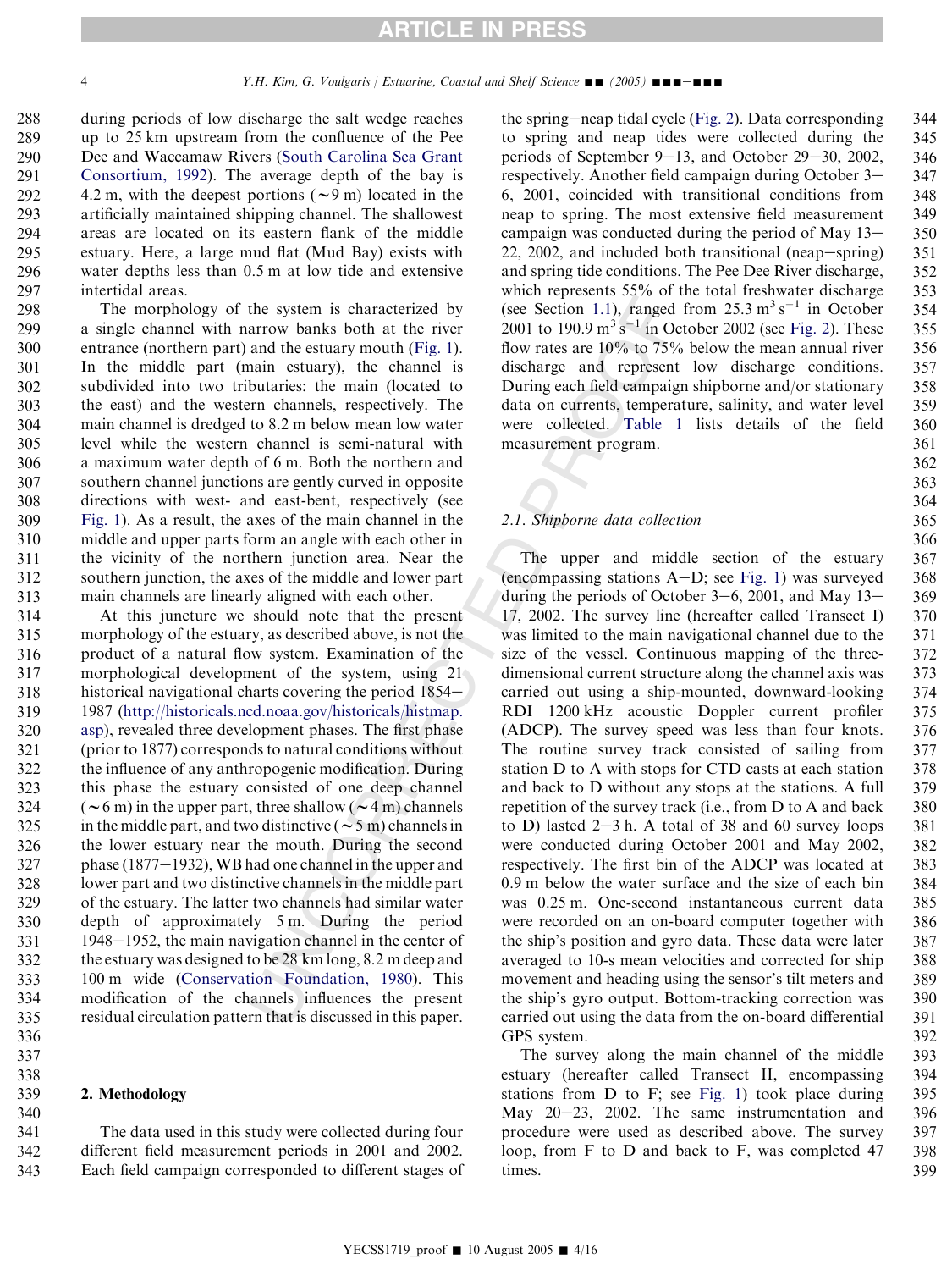Y.H. Kim, G. Voulgaris / Estuarine, Coastal and Shelf Science  $\blacksquare$  (2005)  $\blacksquare$ e---

<span id="page-4-0"></span>

Fig. 2. Top: time-series of daily mean discharge of the Pee Dee River, which contributes 55% of freshwater discharge in Winyah Bay for the period of March, 2001 (day 82) to March 2003 (day 809). Bottom: time-series of hourly discharge for the Pee Dee River (dotted line) and water level for Charleston Harbor, SC for the data collection periods: (b) October 2001; (c) May 2002; (d) September 2002; and (e) October 2002. Horizontal axes represent year day of each year. (Discharge data from USGS station #02131000; water level data from, NOAA station #8665530). 

#### 2.2. Stationary data collection

During the period of May 13–22, 2002, current data were collected at two stations (CA and TA, respectively). Station CA (see [Fig. 1\)](#page-2-0) was located near the eastern margin of the navigation channel in the upper estuary, approximately 16.5 km from the bay mouth. A surfacemounted, downward-looking ADCP (RDI Workhorse 1200 kHz) was temporarily attached to a US Coast Guard navigational buoy. It recorded 6-min averaged current data every 10 min for 9 days (May 13–22, 2002). The first bin was located 0.75 m below the water surface and the bin size was set to 0.2 m. The bottom-tracking option was used to account for the movement of the buoy. However, it was found that the buoy tether line occasionally corrupted the near-surface bin data. Also, the echo return from the bottom was used to estimate water level variations on this site following the methodology described in [Li et al. \(2000\)](#page-15-0) . 

During the same period, a bottom-mounted, upwardlooking Doppler current profiler (2 MHz Nortek Aquadopp 

Profiler) was used to collect current data in the western channel (station TA, see [Fig. 1\)](#page-2-0). Current profiles were collected at elevations greater than 1.2 m above the bed with a bin size of 0.5 m. Two-minute averaged current velocities were recorded every 5 min. The instrument was originally installed at the center of the channel (water depth of  $\sim$  5 m), but it was dragged onto the shoal 1.5 days after deployment. The mean water depth on the shoal was around 1.5 m and therefore current observations on the shoal consist of only 1 or 2 bin measurements. A CTD (Sea-Bird SBE37) was also installed on the same tripod, measuring near-bed salinity and temperature at 1-min intervals.

Water level and temperature variation were collected at the mouth of the bay (location TG1, see [Fig. 1](#page-2-0) ) during the same period of May 2002. A self-recording tide gauge (RBR, XR-420 TG) was installed on the northern jetty of the mouth. These data were recorded every 6 min.

One-tidal-day (25 h) measurements of currents were conducted at each of the four stations  $(A-D)$  located in the main channel of the upper and middle estuary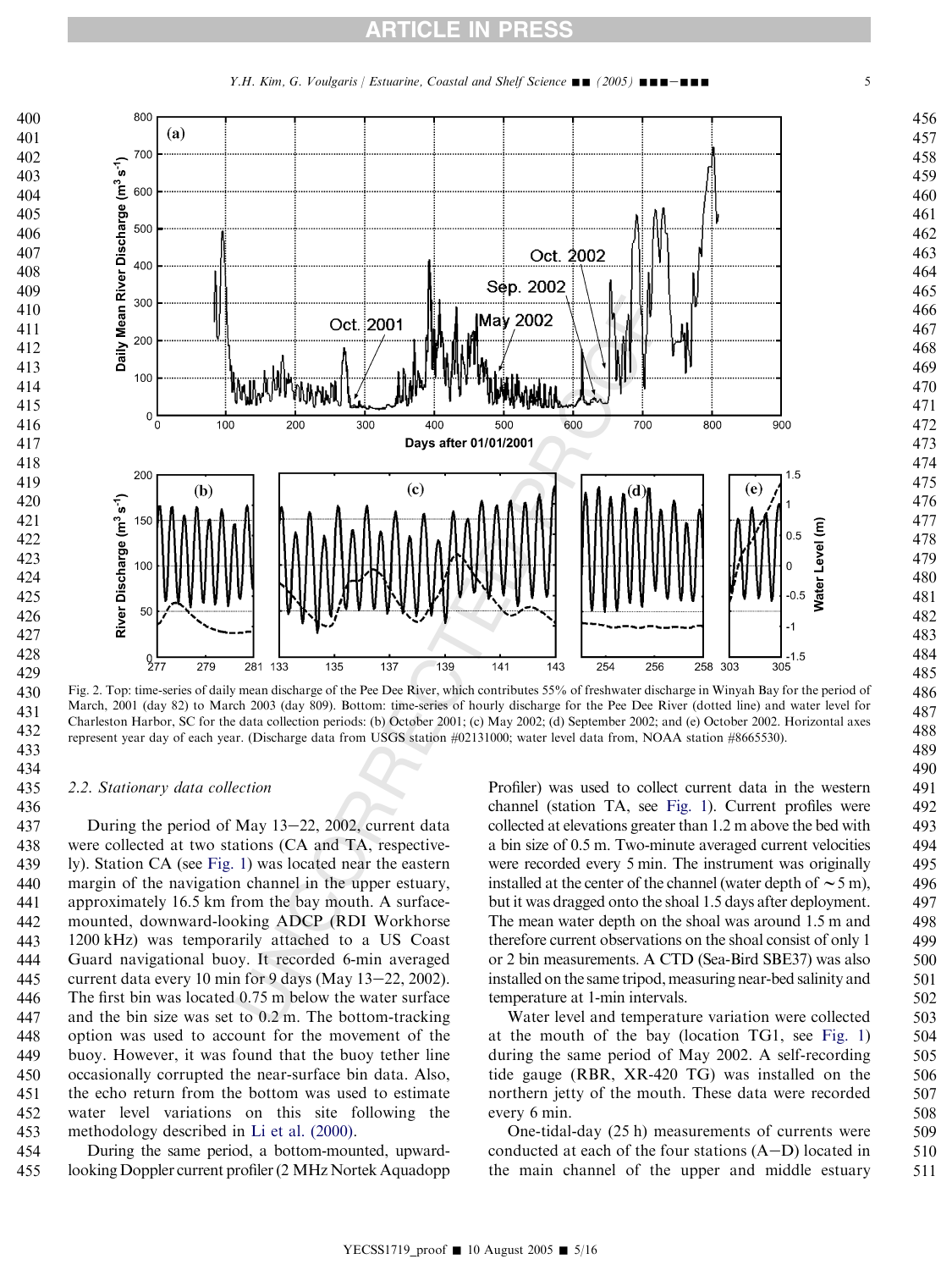<span id="page-5-0"></span>6 Y.H. Kim, G. Voulgaris / Estuarine, Coastal and Shelf Science  $\blacksquare$  (2005)  $\blacksquare$ 

Table 1 512

525

547 548

| Station             | Instruments                  | Period                                | Location                                        | Tidal regime              |
|---------------------|------------------------------|---------------------------------------|-------------------------------------------------|---------------------------|
| Transect I $(A-D)$  | Ship-mounted ADCP            | Oct. $3-6$ , 2001;<br>May 13-17, 2002 | Main channel in the upper and<br>middle estuary | Transitional              |
| Transect II $(D-F)$ | Ship-mounted ADCP            | May 20-23, 2002                       | Main channel in the middle estuary              | Spring tides              |
| A, B, C, D          | Downward-looking ADCP        | Sept. $9-13$ , 2002                   | Main channel in the upper and                   | Spring tides              |
|                     |                              | (25 h for each station)               | middle estuary                                  |                           |
| CA                  | Downward-looking ADCP        | May 13-22, 2002                       | Main channel in the upper estuary               | Transitional/spring tides |
| $TA-1$              | Upward-looking Aquadopp, CTD | May $13-14$ , 2002                    | Western channel bottom                          | Transitional              |
| $TA-2$              | Upward-looking Aquadopp, CTD | May 14-22, 2002                       | Shoal of the western channel                    | Transitional/spring tides |
| BM1                 | Downward-looking ADCP        | Oct. $29-30$ , $2002$ $(25 h)$        | Channel bottom near the bay mouth               | Neap tides                |
| BM2                 | Downward-looking ADCP        | Oct. $30-31$ , $2002$ (25 h)          | Shoal near the bay mouth                        | Neap tides                |
| TG                  | Tide gauge                   | May 13-22, 2002                       | Bay mouth                                       | Transitional/spring tides |

during the period of September 9–13, 2002. A shipmounted, downward-looking ADCP (RDI Workhorse Broadband 1200 kHz) recorded flow velocities continuously with a bin size of 0.25 m. These 25-h stationary data were used to verify the reliability of harmonic analysis on shipborne measured data, which were recorded at irregular time intervals. 526 527 528 529 530 531 532

d-ooking ADCP<br>
oct. 29--30, 2002 (25 h) Channel bottom fact the<br>
d-oloking ADCP<br>
oct. 30--31, 2002 (25 h) Shoul near the bay mouth<br>
octoking ADCP<br>
May 13--22, 2002<br>
Bay mouth<br>
peptember 9--13, 2002. A ship-<br>
(e.g., Geyer Flow structure was also examined at two stations near the bay mouth, one in the channel and the other on the shoal, during each 25-h period in October 2002 (Table 1). Currents were measured continuously by a ship-mounted, downward-looking ADCP. The bin size was 0.25 m and the first bin was located at 0.9 m below the water surface. The first 25-h measurement period was carried out near the center of the main channel at a water depth of 9 m (station BM1, see Fig. 1). The boat was then relocated on the western shoal of the channel during the second day (station BM2, see Fig. 1). The mean water depth of station BM2 was approximately 4.5 m. 533 534 535 536 537 538 539 540 541 542 543 544 545 546

## 2.3. Data reduction and analysis

The three-dimensional current components from both shipborne and stationary ADCP measurements were converted to a channel-following orthogonal coordinate system with x and y being the across and along-channel axes, respectively. Positive signs represent up-estuary (flood conditions) and eastward/northeastward directed flows in the along-  $\overline{y}$  and cross-channel (x) directions, respectively. 549 550 551 552 553 554 555 556 557

The survey lines along Transects I and II were subdivided into 100-m long segments. All current data collected within each segment were spatially averaged in the horizontal dimension. This spatial averaging procedure resulted in obtaining the current field with a 100 m and 0.25 m horizontal (along the main channel) and vertical resolution, respectively. 558 559 560 561 562 563 564

Residual currents for the along- and cross-channel components were estimated using a least-squares method that fits the raw data to the major tidal constituents 565 566 567

(e.g., [Geyer and Signell, 1990; Valle-Levinson and](#page-14-0) [Lwiza, 1995](#page-14-0)). Although the short-term measurements (at most 9 days) are not long enough to resolve between the different semidiurnal (e.g., M2, S2, N2) or diurnal (K1, O1, S1, P1) tidal constituents [\(Valle-Levinson and](#page-15-0) [Atkinson, 1999\)](#page-15-0) the periods of the K1, M2 and M4 tidal constituents are used as representative of the general diurnal (di), semidiurnal (sedi), and quarterdiurnal (qdi) tidal oscillations, respectively. These periods were fitted to the time-series from each segment, and their amplitudes and relative phases were estimated as well as the residual flows as follows:

e---

$$
u(y,t) = U_0(y) + U_{di}(y)\cos(\omega_{K1}t - \psi_{di}(y))
$$
  
+ 
$$
U_{scdi}(y)\cos(\omega_{M2}t - \psi_{scdi}(y))
$$
  
+ 
$$
U_{qdi}(y)\cos(\omega_{M4}t - \psi_{qdi}(y)) + u'(y,t)
$$
 (1)

where  $u$  is the time-series of the current measured at each segment location  $y$  along the channel,  $U_0$  is the residual (subtidal) current at various segment locations (*v*), and U,  $\omega$  and  $\psi$  are velocity amplitude, frequency and phase of each constituent. The last term  $u'$ represents signal from tidal constituents and other transient flows not resolved by the harmonic analysis. The tidally induced velocities predicted by the analysis explain more than 90% of the variance of the alongchannel velocity component, while only  $30-50\%$  of the measured variance in the cross-channel direction was explained by the tidal signal. Hereafter, we focus mainly on the along-channel residual component. Significance intervals (95%) were estimated for the amplitudes of the residual currents.

The harmonic analysis was carried out for each bin throughout the water column and the results (amplitudes, phases and mean flows) were vertically averaged into two representative layers: surface  $(1-4 \text{ m}$  below the surface) and bottom (4 m to bed). The depth of surface layer (i.e., 4 m) coincides with the average depth of the pycnocline and also represents the depth of the shoal margins. 616 617 618 619 620 621 622 623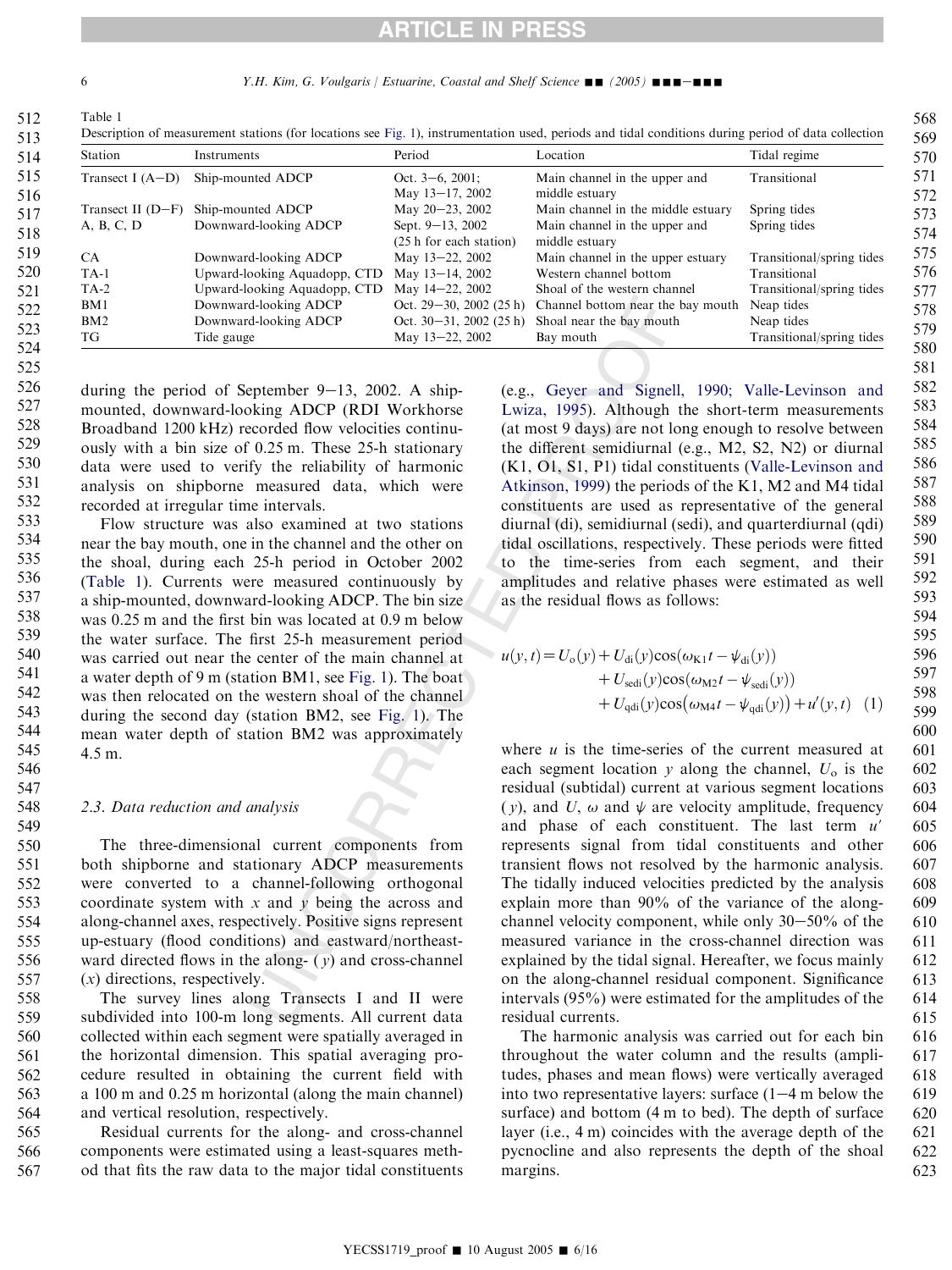#### 3. Results 624

625

635

638

The results of this study are organized in two sections. Section 3.1 presents the analysis and results of a 9-day time-series from the stationary data. These include wind, water level, salinity, and tidal current data from May 2002. The analysis aims at describing general features of the study area and the effect of the coastal ocean in controlling dynamics within the estuary. The spatial variability of the residual currents is presented in Section 3.2 . 626 627 628 629 630 631 632 633 634

#### 3.1. Temporal variability of water level, salinity, and currents 636 637

The stationary measurements (for locations see [Fig. 1\)](#page-2-0) conducted during May 2002 provided a 9-day time-series of: (1) water level and temperature near the bay mouth (station TG); (2) salinity and temperature at the channel bottom in the middle part of the estuary (station TA); and (3) and tidal current data in the upper and middle estuary (stations CA and TA, respectively). These data were collected during a period when the tides were transitioning from neap to spring. 639 640 641 642 643 644 645 646 647

the period of mean water<br>
the period of mean water<br>
the period of mean water<br>
period of mean water<br>
period of mean water<br>
the period of mean water<br>
level and temperature near the lower of the bay mouth (black<br>
respectivel The water level signal recorded near the mouth is dominated by a semidiurnal tidal oscillation with a diurnal inequality ([Fig. 3b](#page-7-0)). The tidal range varies from 1 to 1.5 m. A diurnal inequality is more pronounced during the first 5 days (transitional tide) of the time-series. The mean water level increases by approximately 0.5 m after calendar day 139. This increase was also observed in the water level data from the ADCP on station CA (upper part of the estuary; data not shown here). Furthermore, a similar increase was observed in sea surface elevation records from Charleston, SC, located some 70 km to the south of the study area (NOAA/NOS tide gauge #8665530, shown as gray line in [Fig. 3](#page-7-0)b). Wind data measured by NOAA National Data Buoy Center (NDBC) on Folly Island (Station FBIS1) near Charleston show an abrupt change of wind direction from southwest to northeast at day 139 ([Fig. 3](#page-7-0)a). This change created a coastal setup along the coast of SC that resulted in the observed elevated water levels inside the estuary, as it has been observed elsewhere (e.g., [Wong and Garvine, 1984; Paraso and](#page-15-0) [Valle-Levinson, 1996; Wong and Moses-Hall, 1998\)](#page-15-0). 648 649 650 651 652 653 654 655 656 657 658 659 660 661 662 663 664 665 666 667 668 669

Near-bed salinity in the middle part of the estuary was recorded at station TA (Fig. 3c). The framemounted CTD was located in the middle of the western channel until day 135.7 (vertical dotted line in [Fig. 3](#page-7-0)c), and then it was dragged on the shoal. A distinctive diurnal inequality was observed in the salinity variation when the sensor was located in the middle of the channel, especially during high tide ([Fig. 3](#page-7-0)c). Salinity reached 22 and 29 during consecutive high tides, while the salinity during low tide ranged between 13 and 15. 670 671 672 673 674 675 676 677 678 679

Salinity during high tide was lower on the shoal (days 135.7–139) than at the channel bottom (before day 135.7). However, salinity during low tide was in a similar range regardless of whether it was in the channel or on the shoal. Assuming that the salinity measured on the shoal is in similar range as that of the surface layer, the water masses are mixed well during low tide and rather stratified during high tide. The mean (subtidal) salinity on the shoal increased by approximately 3 after day 139 (see gray dashed line in [Fig. 3](#page-7-0)c), which corresponds to the period of mean water level increase. During the same period, the mean water temperature at station TA and the bay mouth (black and gray lines in [Fig. 3](#page-7-0)d, respectively) also decreased from 25 to 21 °C. Both the increase in salinity and decrease in temperature are supported by the notion of open ocean water of higher salinity and lower temperature being introduced in the estuary in response to the coastal setup.

Time-series of surface and near-bed current velocities from station CA at the upper part of the estuary are shown in Fig. 3. In the surface layer, the current speed reached  $80$  and  $90 \text{ cm s}^{-1}$  during flood and ebb, respectively [\(Fig. 3](#page-7-0)e). The bottom currents reached no more than  $70 \text{ cm s}^{-1}$  during maximum flood and ebb, which is approximately 20% lower than the surface current speed [\(Fig. 3f](#page-7-0)). Tidal asymmetry is more pronounced in the bottom layer than the surface layer. Both surface and bottom current velocities were generally higher during the first 3 days of the record and then decreased to  $50 \text{ cm s}^{-1}$  during days 137–139. The magnitude of ebb flow was even smaller (less than 50 cm  $s^{-1}$ ) at the bottom layer during days 139–140. This reduction of the magnitude of the ebb current, which coincided with periods of stronger flood current, was related to the coastal setup that occurred at day 139. After day 141, the magnitude of ebb current increased up to  $70 \text{ cm s}^{-1}$  again.

The along-channel velocity data from the first bin (1.2 m above the bed) at station TA, which was located on the western channel, are shown in [Fig. 3](#page-7-0)g. The data before day 135.7 (vertical dotted line in [Fig. 3](#page-7-0)g) are representative of bottom flows at the channel thalweg that reached maximum speed of 70 and 60 cm  $s^{-1}$  during flood and ebb, respectively. Ebb flow was dominant on the shoal (station TA, after day 135.7) reaching speeds of up to  $50 \text{ cm s}^{-1}$  while current speeds during the flood never exceeded 40 cm s<sup>-1</sup>.

### 3.2. Residual currents

In this section, the residual (subtidal) currents analysis for the data collected during the shipborne surveys of May 2002 and October 2001 are presented, followed by the results from the analysis of the current data collected at stations A, B, C, D, TA, CA, BM1 and BM2 (see [Fig. 1\)](#page-2-0).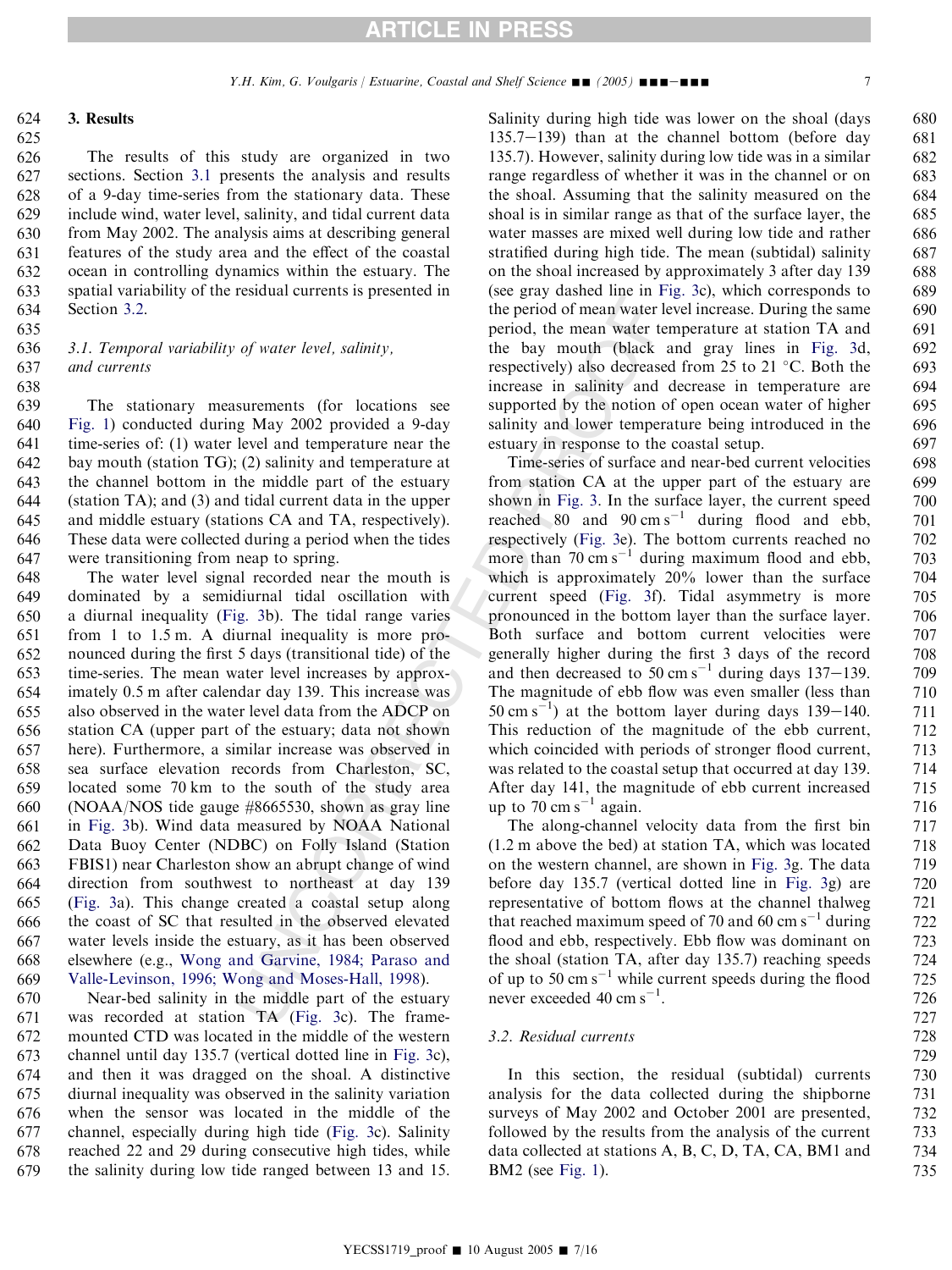<span id="page-7-0"></span>

Fig. 3. Time-series of: (a) wind speed (gray) and direction (black) as measured at the NOAA/NDBC meteorological station located on Folly Island SC; (b) water level near the bay mouth (black line) and at Charleston Harbor (gray; data from NOAA/NOS station #8665530); (c) salinity measured at station TA in the western channel; (d) sea water temperature measured at station TA (black) and near the bay mouth (gray); (e) along-channel current velocity measured near the surface (2.1 m below the surface) in station CA; (f) along-channel current velocity measured near the bed at station CA; (g) bottom (1.2 m above the bed) current velocity observed at station TA in the western channel. Vertical gray dotted line represents the time of being dragged up to the bank. (Note: gray dashed line in (b), (c), (e), (f) and (g) represents 33-h filtered data).

The field experiment of May 2002 consisted of two periods: one was focused on the upper estuary  $(13-$ 20 km from the bay mouth) and the other was for the middle estuary  $(7.5-12.5 \text{ km from the mouth}; \text{Fig. 4}).$ Overall the residual current pattern resembles that of a density-driven circulation (i.e., landward bottom currents and seaward surface flow). At the 15 km location, which is near the northern junction of the main and western channels, the landward-directed residual flow extends throughout the water column. The strongest landward residual current (up to 33 cm  $s^{-1}$ ) occurs near the bed at 14.5–16 km from the mouth. The magnitude of the bottom landward-directed 

> current initially decreases toward the upper part of the estuary to almost zero, then increases again at a distance 19–20 km from the mouth. This increase of the landward-directed flow in the upper part of the estuary might be balanced by a seaward-directed flow in the adjacent shallow channel at the eastern side or the shallow parts of the estuary. The seaward-directed residual currents in the surface layer showed a peak of  $\sim$ 20 cm s<sup>-1</sup> around the area 16 km from the mouth ([Fig. 4\)](#page-8-0). The surface residual currents range from 0 to  $10 \text{ cm s}^{-1}$  in the middle part of the estuary. The surface landward-directed flows at the 12 km and 15 km locations create zones of residual circulation convergence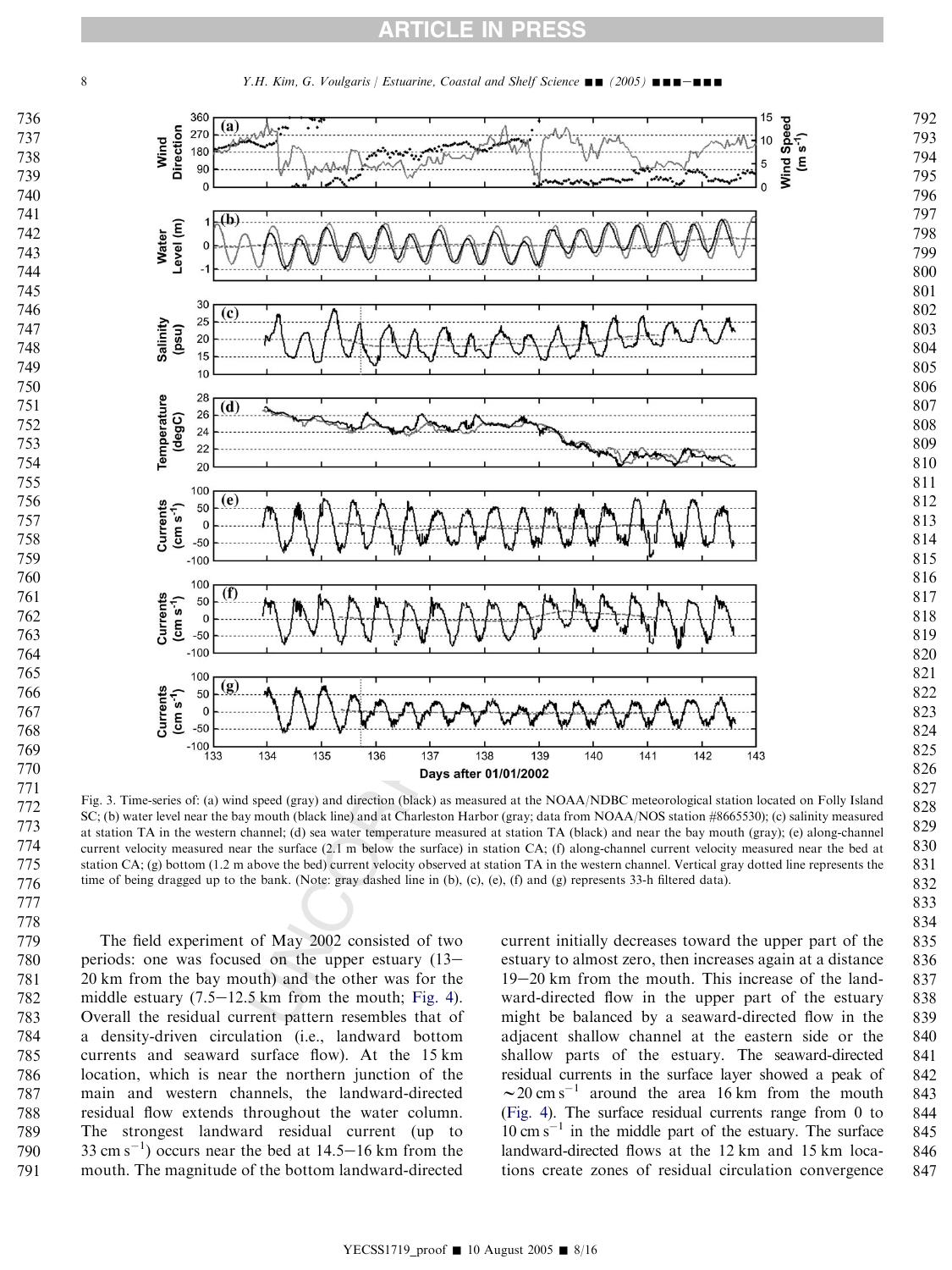Y.H. Kim, G. Voulgaris | Estuarine, Coastal and Shelf Science  $\blacksquare$  (2005) e---

<span id="page-8-0"></span>

Fig. 4. Along-channel and vertical variability of the residual currents in the upper (13–20 km) and middle (8–13 km) parts of the estuary. Positive signs represent up-estuary or landward-directed flows. 

and divergence on the surface layer (see Fig. 4). The convergence area occurs at the channel junction, which implies a possible net outflow to the western channel. The divergence occurs at location 13.5 km and might be related to the broad shallow area in the middle part of the estuary, including Mud Bay. 

The consistency of the residual current circulation pattern observed during May 2002 is examined by comparing the results with measurements from other periods. The harmonic analysis results from the May 2002 data (Pee Dee River discharge of  $65 \text{ m}^3 \text{ s}^{-1}$ ) are first compared with those from October 2001 data (Pee Dee River discharge of  $50 \text{ m}^3 \text{ s}^{-1}$ ) and shown in Fig. 5. The vertically averaged residual currents from the two surveys show similar magnitudes and directions and almost identical spatial variability (solid and dashed lines in Fig. 5). In the upper and middle parts of the 

estuary, the bottom residual currents are always directed landward (black lines in Fig. 5). Landward-directed currents attain their minimum speed  $(< 10 \text{ cm s}^{-1})$  in the region of  $17-19$  km from the mouth and their magnitude increases at both down- and up-estuary directions. The maximum landward-directed bottom residual current speed ( $\sim$ 40 cm s<sup>-1</sup>) occurs near the junction of the western and main channels  $(14.5 - 15.5 \text{ km} \text{ from}$ the mouth; Fig. 5). The surface residual currents in the upper part of the estuary are directed seaward with a maximum residual velocity of 20 cm  $s^{-1}$  at 16 km from the mouth of the bay (gray lines in Fig. 5), which corresponds to the location where the main and western channels merge together. Down-estuary from the junction of the two channels, some  $14-15$  km from the mouth, the along-channel surface residual current is directed landward with a speed of 10 cm  $s^{-1}$ . The surface



Fig. 5. Along-channel variability of the residual current velocities for surface  $(1-4 \text{ m})$  and bottom  $(4-8.5 \text{ m})$  layers. Solid and dashed lines represent data from the May 2002 and October 2001 surveys. Gray lines denote surface layer while black lines indicate conditions in the bottom layer. Error bars indicate 95% significance interval. Open circle and square represent surface and bottom current at station CA. Filled circle and square are results from surface and bottom current data at location TA. Symbols of x and plus denote surface and bottom residual currents on each CTD station during September 2002 (A–D). Upward-oriented and downward-oriented open triangles represent results from the surface and bottom layers in the navigation channel near the bay mouth. Filled triangles show flows over the shoal near the bay mouth.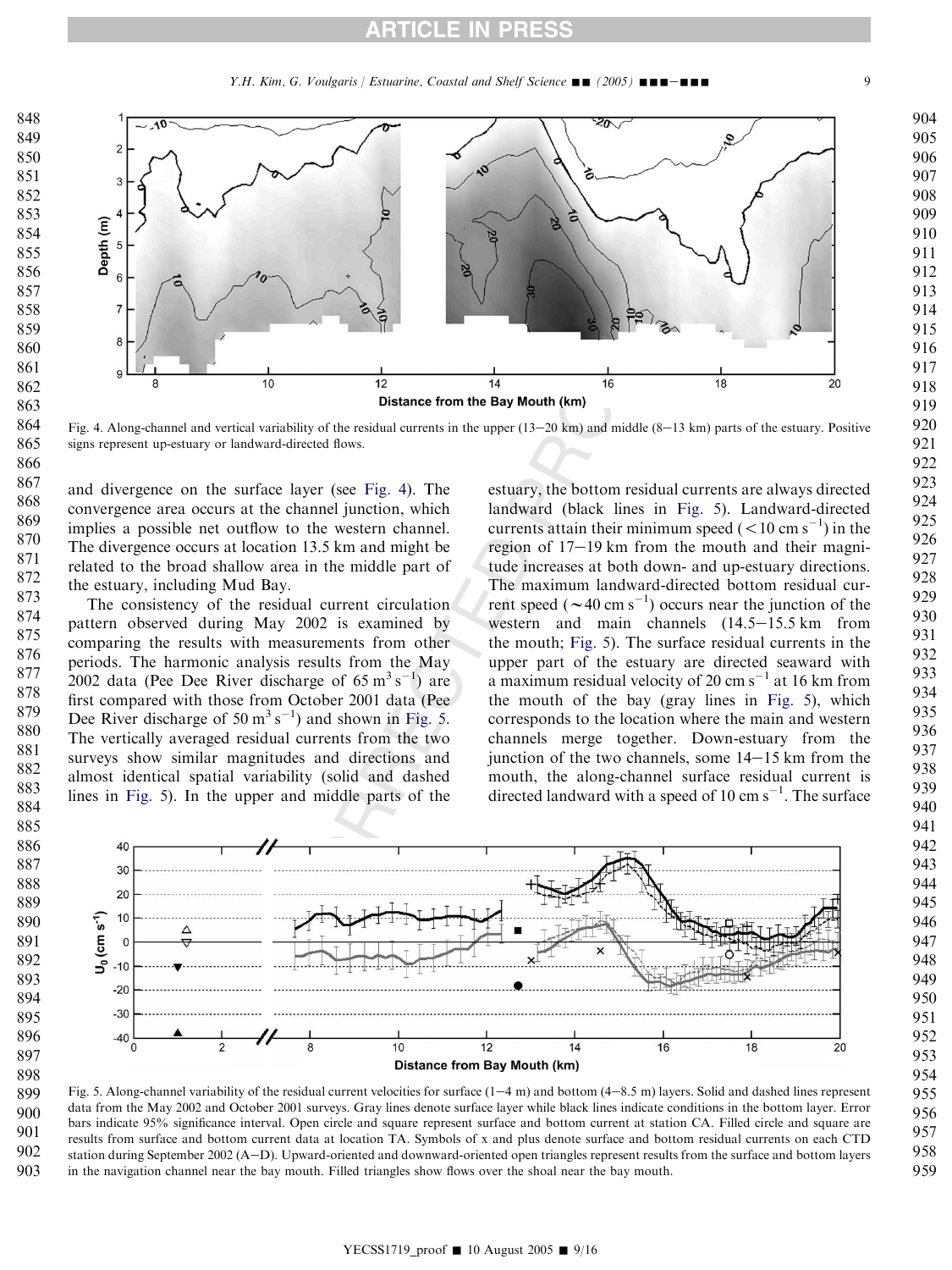<span id="page-9-0"></span>residual current further downstream (7.5–11 km from the mouth of the bay) is directed seaward again with a speed of  $5-10$  cm  $\mathrm{s}^{-1}$ . 960 961 962

Furthermore, residual currents were also estimated from the 25-h stationary measurements on stations  $A-$ D. These data were collected during September 2002, under low freshwater input condition (Pee Dee River discharge approximately  $40 \text{ m}^3 \text{ s}^{-1}$ ) and they agree well with those of May 2002 and October 2001 (see crosses in [Fig. 5\)](#page-8-0). This implies that the harmonic analysis of irregular-interval shipborne measured data is as reliable as that of stationary measured data. 963 964 965 966 967 968 969 970 971

The measured data is as reliable<br>
alongly gradient which is<br>
alongly ear alongly stational cheat<br>
alongly gradient which is<br>
along the along data is as reliable<br>
along the along the same period as that<br>
along the same per Residual currents were also calculated from the 9-day long record at station CA during the same period as that of the shipborne measurements. For easy comparison, the estimated residual currents were averaged vertically for the surface (open circle) and bottom (open square) layers [\(Fig. 5\)](#page-8-0). The results from this station show a good agreement with the pattern of residual currents established using the May 2002 shipborne data. A slight difference ( $\sim 8 \text{ cm s}^{-1}$ ) was observed in the surface layer, which is attributed partially to the contamination of the data by the chain that connects the buoy to the anchor, and partially to the fact that the station was approximately 100 m away from the survey track of the shipborne measurement. 972 973 974 975 976 977 978 979 980 981 982 983 984 985

The residual circulation for the western channel was examined using the 36-h record from station TA. The surface layer shows relatively strong seaward flow up to 20 cm  $s^{-1}$  at 5 m above bed (filled circle in Fig. 5) and it decreases with depth. The bottom residual current is directed landward with a magnitude of  $5 \text{ cm s}^{-1}$  (filled square in [Fig. 5](#page-8-0)). Analysis of the 8-day long current data collected on the shoal of the western channel revealed a seaward-directed residual current of  $3-5$  cm s<sup>-1</sup> (not shown in the figure), which is smaller than that of the surface layer in the channel. 986 987 988 989 990 991 992 993 994 995 996

The pattern of residual flow near the mouth of the estuary is different from what has been described in the upper and middle parts of the estuary. The results from the bay mouth channel (station BM1) show a consistent seaward flow throughout the water column. The velocity of residual flow was larger in the surface layer  $(40 \text{ cm s}^{-1})$  and then decreased to  $5 \text{ cm s}^{-1}$  near the bed (see filled triangle in Fig. 5). However, the residual flow on the eastern shoal (station BM2) is directed landward with a magnitude of  $\sim$  5 cm s<sup>-1</sup> at the surface that decreases to zero near the bed (see open triangle in [Fig. 5](#page-8-0)). 997 998 999 1000 1001 1002 1003 1004 1005 1006 1007 1008

#### 4. Discussion 1011

1009 1010

1012

When the density-induced gravitational current is considered to dominate the residual circulation pattern, the longitudinal momentum balance between tidally 1013 1014 1015

averaged horizontal pressure gradient (both barotropic and baroclinic) and vertical shear stress associated with the gravitational currents can be expressed as: 1016 1017 1018

$$
g\frac{\partial \eta}{\partial y} - \frac{g}{\rho_0} z \frac{\partial \rho}{\partial y} = -A_z \frac{\partial^2 u}{\partial z^2}
$$
 (2) 1020  
1020

1022

1033

where g is gravitational acceleration,  $\eta$  is tidally averaged surface elevation,  $\rho_0$  is tidally and depthaveraged density,  $\partial \rho / \partial y$  is tidally averaged horizontal density gradient which is assumed here to be independent of depth,  $A<sub>z</sub>$  is eddy viscosity which is assumed to be a constant,  $u$  is the longitudinal component of the gravitational circulation, and y and z are positive to down-estuary and to the bottom, respectively. Assuming an estuary with a rectangular cross-section with flat bottom, then the continuity equation can be written as: 1023 1024 1025 1026 1027 1028 1029 1030 1031 1032

$$
R = \int_0^H u \, \mathrm{d}z \tag{3} \tag{3} \frac{1033}{1035}
$$

where  $R$  is the freshwater discharge divided by the width of the estuarine channel. The solution of Eqs. (2) and (3) assuming no wind stress at the surface and no bottom friction at the bed (i.e.,  $\partial u / \partial z = 0$  at  $z = 0$  and  $z = H$ ) is given by ([Officer, 1976](#page-15-0)):

$$
u(z) = \frac{gH^3}{24\rho_0 A_z} \frac{\partial \rho}{\partial x} \left[ 4\frac{z^3}{H^3} - 6\frac{z^2}{H^2} + 1 \right] + \frac{3}{2}V_R \left[ 1 - \frac{z^2}{H^2} \right] \tag{4} \tag{1043}
$$
  
1044  
1045

where  $V_{\rm R}$  is the vertically averaged freshwater runoff velocity per unit breath. The first and second terms in the right hand side of Eq. (4) represent the velocity induced by density gradient and freshwater runoff, respectively. The solution produces a vertical distribution of the residual velocity that is described by a third order polynomial, which represents opposite direction of surface and bottom residual flows. The magnitude is function of water depth, eddy viscosity, density, and horizontal density gradient. 1046 1047 1048 1049 1050 1051 1052 1053 1054 1055

Eq. (4) was fitted to residual current profiles for the upper and middle estuary collected during the May 2002 cruise. During this period the tidally- and depthaveraged density ( $\rho_0$ ) was estimated to be 1010.8 kg m<sup>-3</sup> while the value for  $\partial \rho / \partial y$  was found to be  $76.8 \times 10^{-6}$  kg m<sup>-3</sup>. Setting a mean channel depth of  $H = 9$  m the least-square fitting analysis produced an eddy viscosity ( $A_z$ ) value of 0.002 m<sup>2</sup> s<sup>-1</sup> and a freshwater runoff velocity of  $0.041 \text{ m s}^{-1}$  (equivalent to river discharge of  $124.1 \text{ m}^3 \text{ s}^{-1}$ ) for the upper estuary ([Fig. 6](#page-10-0)a). At this juncture it should be noted that the 48% overestimation of river discharge in the upper estuary (124.1 vs. the measured  $64.5 \text{ m}^3 \text{ s}^{-1}$  at the Pee Dee River) by fitting the analytical models is due to the fact that the measured value represents only 55% of the total discharge (see Section 1.1) and it has been 1056 1057 1058 1059 1060 1061 1062 1063 1064 1065 1066 1067 1068 1069 1070 1071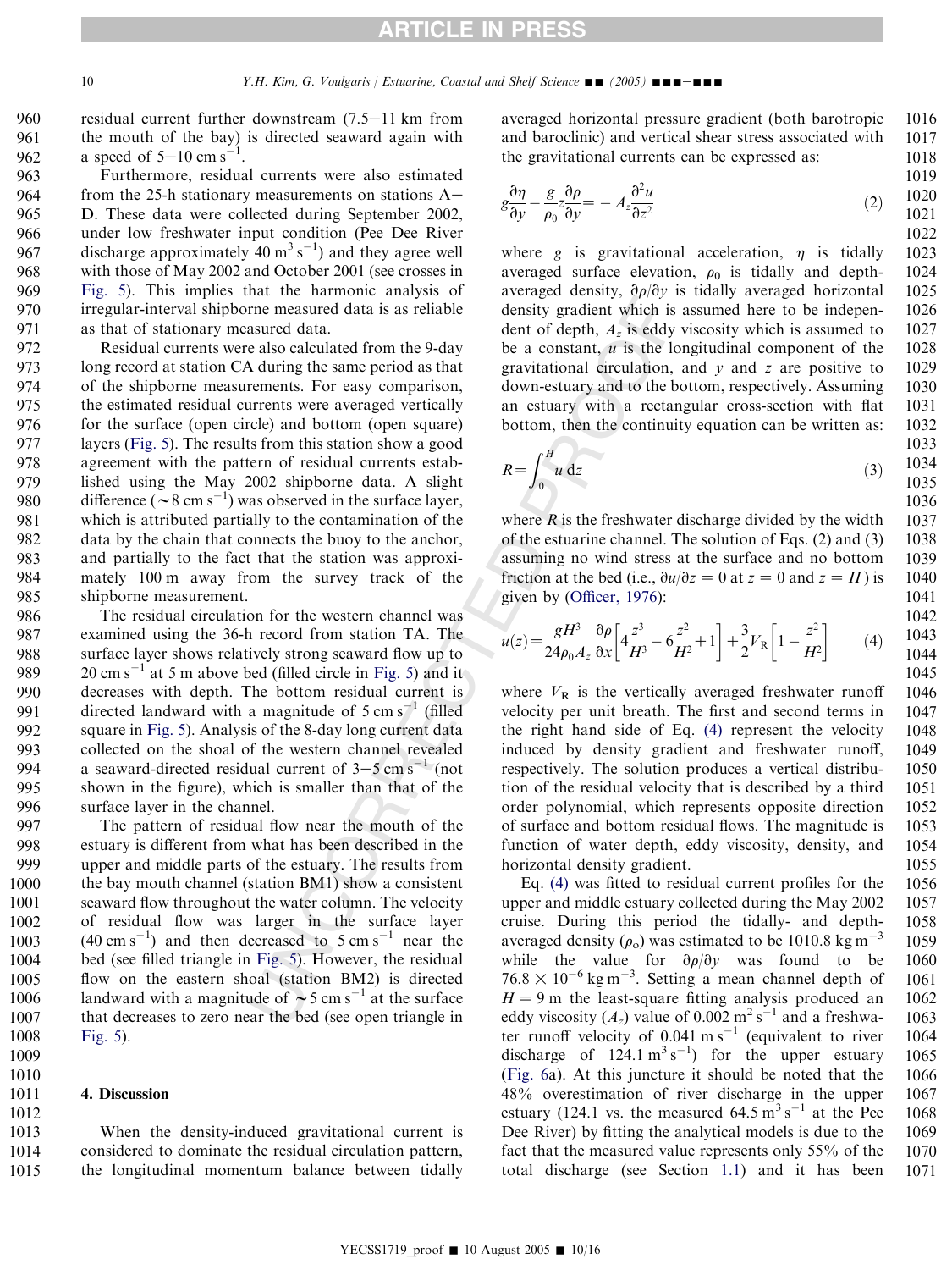<span id="page-10-0"></span>measured at a location 100 km upstream from the main estuary excluding approximately 45% of the watershed for Winyah Bay ([Patchineelam, 1999\)](#page-15-0). In a similar manner, Eq. [\(4\)](#page-9-0) was fitted to the data from station TA (western channel, middle estuary, see Fig. 6b) setting  $H = 6$  m and assuming the same mean density and density gradient values as before. The fitting procedure at this location produced an eddy viscosity  $(A_z)$  value of  $0.001 \text{ m}^2 \text{s}^{-1}$  and a freshwater runoff velocity of 0.018 m s<sup>-1</sup> (equivalent to river discharge of 19.9 m<sup>3</sup> s<sup>-1</sup>). The agreement between the model and the data is very good for both locations with the exception of the area near the surface in the western channel (Fig. 6b), where the measurements indicate stronger seaward-directed residual flows. This discrepancy is probably due to increased stratification in the upper layer and not wellmixed conditions as the model assumes. This can be the 

result of reduced tidal energy in the western channel (depth-averaged semidiurnal velocity amplitude  $0.70 \text{ m s}^{-1}$  $\text{vs.}$  0.80 m s<sup>-1</sup> in the main channel) combined with increased flow of surface, fresh water which enters the western channel because of Coriolis and curvature effects (see below).

Application of Eq. [\(4\)](#page-9-0) at station D, located in the main channel of the middle estuary does not agree with the measured vertical distribution of the residual flow at this site (see solid gray line in Fig. 6c). Considering that Eq. (4) assumes a rectangular cross-section for the channel while the study area at this location is dominated by the presence of broad shallow regions on the eastern side (Mud Bay, see [Fig. 1\)](#page-2-0) the disagreement between data and model results is not surprising. The cross-section area of shallow regions in both side of channel is approximately  $4600 \text{ m}^2$ , which is



channel, middle estuary, station TA; and (c) main channel, middle estuary, station D. Solid and dashed gray line in (c) represent the model fits for rectangular (Eq. [\(4\)](#page-9-0)) and triangular cross-section domain (Eq. [\(6\)](#page-11-0)), respectively.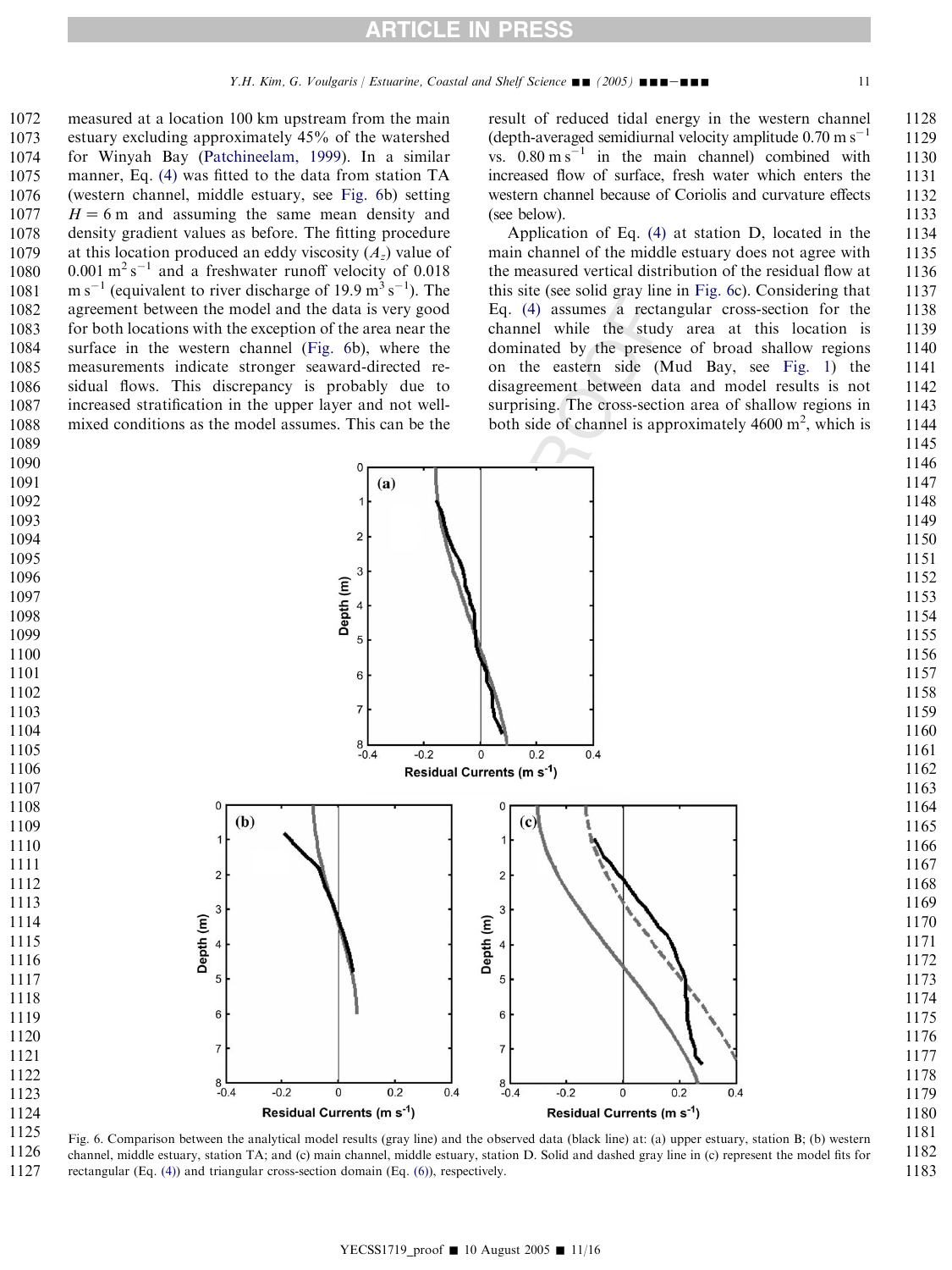<span id="page-11-0"></span>

75% of total cross-section area. [Wong \(1994\)](#page-15-0) suggested that a triangular cross-section is more reasonable approximation than a rectangular one for drowned river valleys where the cross-sections are characterized by deep channels in the central part with shallow shoals at both margins. Applying [Wong's \(1994\)](#page-15-0) triangular cross-section  $(H(x) = H_0(1 - x/B)$ , where  $H_0$  is the maximum depth at the center  $(=9 \text{ m})$ , x is the crosschannel coordinate, and  $B$  is half of the estuarine width, approximately 1800 m), the continuity Eq. [\(3\)](#page-9-0) can be modified as: 1184 1185 1186 1187 1188 1189 1190 1191 1192 1193 1194

$$
R = \int_{-B}^{B} \int_{0}^{H(x)} u \, \mathrm{d}z \, \mathrm{d}x \tag{5}
$$

Combining Eqs. (5) and (2) and assuming the same boundary conditions as before for Eq. [\(4\)](#page-9-0), the solution for the vertical profile of the density-induced residual currents at the center of the channel  $(x = 0)$  is:

$$
u(z) = \frac{gH^3}{60\rho_0 A_z} \frac{\partial \rho}{\partial x} \left[ 10\frac{z^3}{H^3} - 15\frac{z^2}{H^2} + 1 \right] + \frac{3}{2}V_R \left[ 1 - \frac{z^2}{H^2} \right] \tag{6}
$$

The solution shown by Eq. (6) is applied to the station D data with  $H = 9$  m assuming a river discharge of  $104.2 \text{ m}^3 \text{ s}^{-1}$ , which is equal to the difference of freshwater runoff obtained from the fit of Eq. (4) to the data from the upper estuary and western channel and shown in [Fig. 6c](#page-10-0) as a dashed line. The  $A_z$  value that produced the best fit was  $0.0008 \text{ m}^2 \text{ s}^{-1}$  Following this analysis, the depth-averaged runoff velocity estimated is approximately  $0.017 \text{ m s}^{-1}$ , which is slightly smaller than that estimated using Eq. (4) for the western channel  $(0.018 \text{ m s}^{-1})$ . The fit between the model (Eq.  $(6)$ ) and the measurement is significantly improved (see Fig. 6c) with the exception near the bottom layer where the observed values are lower than those predicted by the model. Although this could be attributed to frictional effects, application of the model (Eq. [\(2\)\)](#page-9-0) with a non-slip boundary condition did not fit the data. However, we believe that the disagreement between observation and model is attributed to the fact that the actual bottom topography at this location is not triangular in shape as the model assumes. Instead, the broad shallow regions at the surface are tapering rather abruptly at a depth of approximately 4 m and create a narrow channel of width varying between 200 and 100 m near the bed (i.e., regularly dredged area, navigational channel). At this point, it should be noted that the best-fit values of eddy viscosity obtained varied from 0.0008 in the upper to  $0.002 \text{ m}^2 \text{ s}^{-1}$  in the middle estuary; these values fall within the range of values reported in the literature (e.g., [Geyer et al., 2000; Peters and Bokhorst, 2001\)](#page-14-0) providing some confidence to our analyses. 1240 1241 1242 1243 1244 1245 1246 1247 1248 1249 1250 1251 1252 1253 1254 1255 1256

From the scaling of the solutions (4) and (6) is clear that the magnitude of the residual current is proportional to the cube of the channel depth. It implies that the difference in water depth between the two channels in the middle part of the estuary can control the residual circulation pattern. The results from stations TA (western channel) and D (main channel) are compared with each other, as both stations are located equal longitudinal distance (13 km) from the bay mouth. The residual currents in both locations have the same direction near the bed and surface (landward and seaward, respectively). In terms of magnitude, however, the near-bed residual flow is 6 times stronger on station D than TA ( $\sim$  25 cm s<sup>-1</sup> vs.  $\sim$  4 cm s<sup>-1</sup>; [Fig. 6\)](#page-10-0) while the difference in channel depth could explain only an increase by 2 or 3 times. 1257 1258 1259 1260 1261 1262 1263 1264 1265 1266 1267 1268 1269 1270 1271 1272

Flow pattern in the vicinity of the northern channel junction area (16.5 km from the bay mouth) is summarized in Fig. 7, which shows a complex vertical structure of instantaneous current vectors in three



Fig. 7. Polar vector plot of instantaneous currents measured near the upper channel junction (16.5 km from the mouth of the bay) for: (a) surface layer (1–3 m below water surface); (b) mid-layer (3–5 m deep); and (c) bottom layer (below 5 m water depth). Solid and dashed gray lines indicate the orientation of the western ( $5^\circ$  from north) and main (320 $^\circ$ ) channels in the middle part of the estuary, respectively. 1237 1238 1239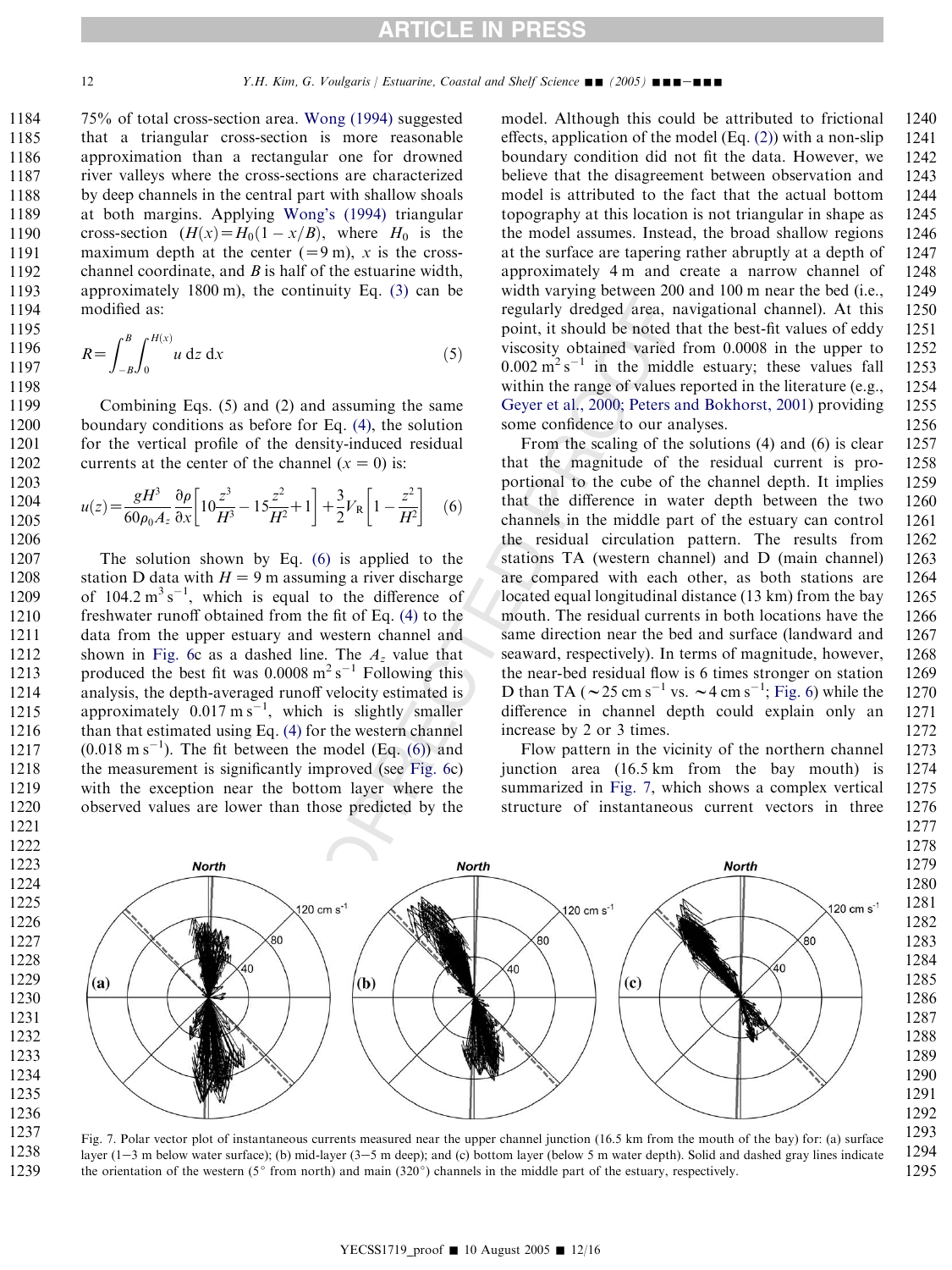layers: the surface  $(1-3 \text{ m}$  below sea surface), middle  $(3-5 \text{ m}$  below sea surface) and bottom layer ( $> 5 \text{ m}$ ) below sea surface). The direction of the surface current vectors coincides with the direction of the western channel axis  $(5^{\circ}$  from north; [Fig. 7](#page-11-0)a). On the other hand, bottom currents are aligned with the main channel axis of the middle estuary  $(320^{\circ}$  from north; [Fig. 7b](#page-11-0)). The middle layer corresponds to a transitional zone, where the ebb flow vectors are directed to the western channel but the direction of the current vectors during flood lie between the axes of the two channels. The observed layered flow implies that the surface water enters into the western channel while bottom water flow is confined to the main channel. The westward driving of this surface layer can be attributed to either the Coriolis or centrifugal force. In order to assess the relative importance of those two forcing simple scaling analysis is carried out. The Coriolis forcing scale is  $fU_0$ , where  $f$ is the Coriolis parameter  $(=2.65 \times 10^{-5} \text{ s}^{-1})$  and assuming an along-channel residual velocity  $(U_0)$  of 0.1 m s<sup>-1</sup> is estimated to be  $2.65 \times 10^{-6}$  m s<sup>-2</sup>. On the other hand, the curvature near the junction area gives rise to a centrifugal force, which can be scaled as  $U_0^2/R$ where *R* is the radius of curvature ( $= 1850$  m). Thus the estimated centrifugal forcing term is  $5.39 \times 10^{-6}$  m s<sup>-2</sup>,

which appears to be of equal significance as the Coriolis force and it should be included in estimating estuarine circulation in systems with curvature and channel

The spatial variability of residual current vectors for the surface and bottom layers is presented in Fig. 8 . Outflowing water in the surface layer is restricted to the western channel (Fig. 8a), while incoming water on the bottom of the upper estuary is confined to the deeper main channel (Fig. 8b). This segregation of the surface and bottom waters is attributed to the different orientation of main and western channels. The western and main channels of the middle estuary connect straight and obliquely to the upper estuary in the northern junction, respectively, which results in better connectivity between the upper estuary and the shallower western channel especially at the surface layer. Although no measurements were taken near the southern junction area (6 km from the mouth of the estuary), it is hypothesized that the flow patterns occur as oppose to those of the northern junction. In the vicinity of the southern junction, the deeper main channel in the middle estuary is aligned parallel to that of the lower estuary, while the western channel links to the main channel at an angle. Thus, due to centrifugal

junctions similar to those of Winyah Bay.

 

 

 

- 
- 
- 

 





Fig. 8. Spatial variability of the residual current vector for the surface (a) and bottom (b) layers based on the May 2002 measurements in the upper and middle parts of the estuary. Note that the different directions near the channel junction. The solid and dashed lines represent the 3.5 m and 6.5 m contours, respectively.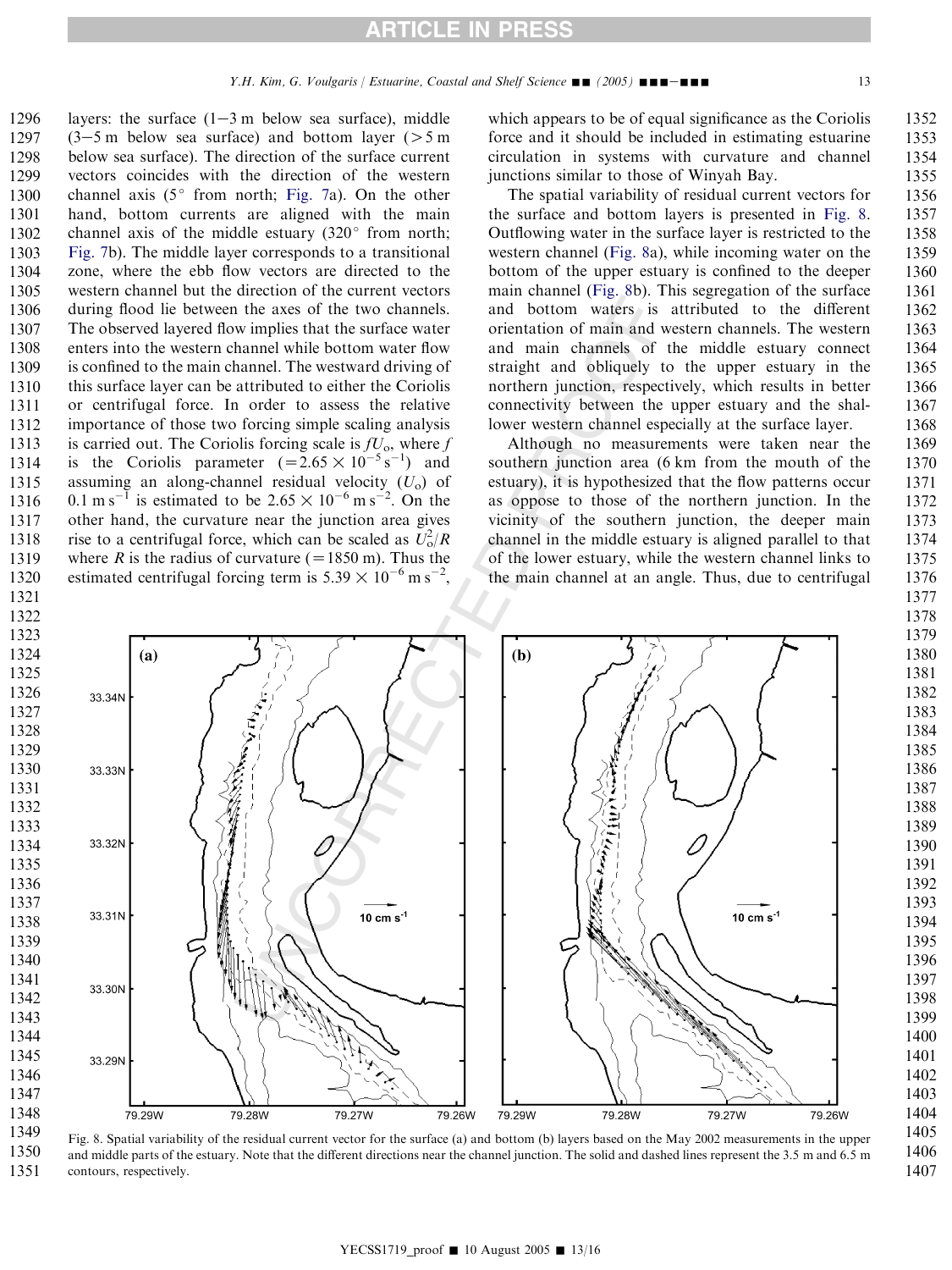14 Y.H. Kim, G. Voulgaris / Estuarine, Coastal and Shelf Science  $\blacksquare$  (2005)  $\blacksquare$ e---

force as mentioned above, most of the up-estuary directed seawater is expected to flow into the main channel rather than into the obliquely connected western channel. In addition to the effect of channel alignment the step-up at the entrance to the shallower western channel would now allow inflow of the saltier, denser bottom water mass. 

Different tributaries exhibiting opposite residual currents have also been observed in the Columbia River estuary [\(Jay and Smith, 1990a,b](#page-15-0)), where landward- and seaward-directed residual currents were measured in the bottom layers of the North and South channels, respectively. [Jay and Smith \(1990a\)](#page-15-0) attributed the observed patterns to the better connectivity of the South Channel to the up-river, which provided a better avenue for the freshwater to exit the system. Although both tributaries in the middle part of WB are connected to the up-river in contrast to the Columbia River, the different depths of the bifurcated channels as well as the different channel alignment at the northern and southern junctions give rise to the unique pattern of residual circulation in the middle part of WB. 

Both bottom and surface residual currents in the channel-shoal system near the bay mouth are horizontally segregated [\(Fig. 5\)](#page-8-0). A net outflow in the channel and inflow over the bank was observed at the WB mouth, which differs from the current circulation pattern observed and modeled in the lower Chesapeake Bay [\(Valle-Levinson and Lwiza, 1995; Valle-Levinson](#page-15-0) [and O'Donnell, 1996\)](#page-15-0). As shown by [Li et al. \(1998\)](#page-15-0) , tidally induced residual circulations have a seaward flow in the channel and a landward flow over the shoals, while density-driven residual flow is directed landward in the channel and seaward over the shoals. Thus, the residual flows in the vicinity of the mouth of the WB estuary appear to be predominantly controlled by the tidally induced (barotropic) component, especially during the low discharge condition presented in here. 

Fig. 9 shows schematically the overall, synoptic residual circulation pattern for Winyah Bay during low freshwater discharge conditions. Gravitational circulation controls the residual currents in the upper and middle part of the estuary, while those in the lower part of the estuary are tidally driven. In particular, bifurcated channels with different depths modify the gravitational circulation in the middle part of the estuary, where stronger bottom and surface residual currents are observed in the deeper main and shallower western channel, respectively. This emerged circulation pattern was found to explain up-estuary local fluxes of vascular  $C_3$  plants and estuarine algae with no significant contributions from marine phytoplankton 



Fig. 9. Synoptic diagram showing the pattern of residual circulation in the Winyah Bay estuary for surface (a) and bottom (b) layers. The solid and dashed lines represent the 3.5 m and 6.5 m contours, respectively.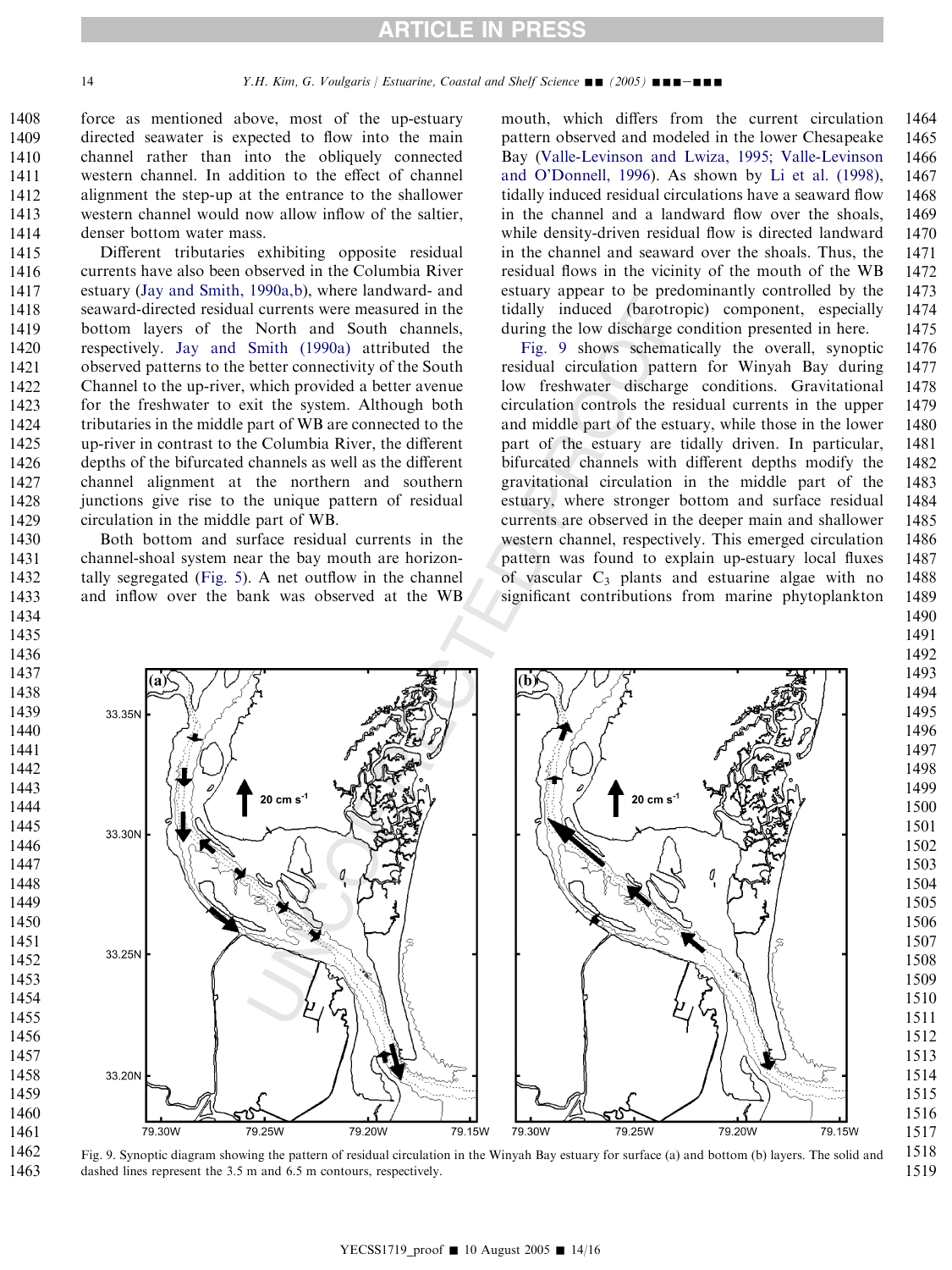<span id="page-14-0"></span>(Goni et al., in press) and as such, this type of information is important in any ecosystem level modeling of the estuarine environment. 1520 1521 1522

#### 5. Conclusions 1525

1523 1524

1526

Residual circulation pattern in estuaries has been traditionally attributed to either baroclinic or barotropic processes. However, our study showed that under low freshwater discharge, different parts of an estuary can be under a different regime. The results of this study indicate that the upper and middle parts of the estuary are under a traditional gravitational circulation, where seaward flow in the surface layer balances with landward flow near the bed. In the lower estuary (i.e., bay mouth) the residual current is directed seaward throughout water column in the channel and landward over the shoals, suggesting that the residual flow is tidally induced. This difference is because the alongchannel density gradient is relatively larger in the upper and middle estuary under low freshwater discharge conditions. The implication of these findings is that the relative importance of baroclinic and barotropic forcing on residual circulation can vary longitudinally and that local measurements at a single point might not be adequate in characterizing the estuarine environment. 1527 1528 1529 1530 1531 1532 1533 1534 1535 1536 1537 1538 1539 1540 1541 1542 1543 1544 1545 1546

Frent parts of an estuary can be morphology interaction<br>
Frent parts of an estuary can be morphology interaction and<br>
and anddle parts of the stuary and additional data and,<br>
and middle parts of the stuary required to ext The results of an analytical, one-dimensional, densitydriven residual current model, which is based on balancing pressure gradient and vertical shear stress under well-mixed conditions, show good agreement with the observed data for both the upper and middle estuary, where baroclinicity controls residual circulation. Solutions assuming a rectangular cross-section (i.e., flat bed) provided best fit in areas with limited shallow areas around the channel (i.e., upper estuary and western channel), while a triangular channel crosssection provided a better approximation for the main channel of the middle estuary where broad shallow regions exist. These results are indicative of the sensitivity of the residual flows to channel morphology, and could be qualitatively parameterized as the ratio of cross-section area of the shallow region to that of the channel. When this ratio is large then the zero-velocity point of the residual in the main channel is moved toward the surface. 1547 1548 1549 1550 1551 1552 1553 1554 1555 1556 1557 1558 1559 1560 1561 1562 1563 1564 1565

Analysis of the data showed that differences in channel depths in the middle of the estuary explain only partially the differences observed in the magnitude of the residual currents observed in the middle of the channels. Application of the analytical model revealed that bottom topography (channel dominated vs. channel-shoal system) is an equally important feature and should be accounted for. The discrepancy between the data and model results near the surface at the western channel indicates that there is additional fresh water 1566 1567 1568 1569 1570 1571 1572 1573 1574 1575

input into the western channel due to differences in channel alignment at the bifurcation points (i.e., junctions). Opposing direction of curvature at northern and southern junctions results in opposite directed centrifugal forcing at each location. The centrifugal force is the same order of magnitude as the Coriolis force and both of them act toward the same direction steering fresh water into the western channel and salt water into the main channel. 1576 1577 1578 1579 1580 1581 1582 1583 1584

The conclusions of this study are based on flow  $$ morphology interaction for low discharge conditions and additional data and/or numerical simulations are required to extrapolate these finding to periods of high discharge. Nevertheless, a significant pattern has emerged and a solid database is presented that enables us to start evaluating important physical processes (like relative importance of curvature, Coriolis force and dual-channel morphology) and their importance in geochemical fluxes and carbon cycle studies in estuaries.

### Acknowledgements

Financial support for this study was provided by an EPA grant (Grant  $\#$ : R-82942402-0). Ship time onboard the R/V Ferrel was provided by NOAA through the NERR program. The captains and crew of R/V Ferrel and R/V Susan Hudson are thanked for their assistance. Drs. R. Styles and M. Goñi and are thanked for their help and comments. Dr. A. Valle-Levinson is acknowledged for providing some helpful insights in estuarine dynamics. Also the assistance of Ms. M. Cathey and all other graduate and undergraduate students of the University of South Carolina who helped during the field data collection are acknowledged. Finally, Dr. C.Y. Li and two anonymous reviewers are thanked for their critical and constructive inputs that helped to improve this manuscript.

### References

- Conservation Foundation, 1980. Winyah Bay reconnaissance study. Technical supplement, Washington, DC, pp. 40-80.
- Friedrichs, C.T., Hamrick, J.M., 1996. Effects of channel geometry on cross sectional variations in along channel velocity in partially stratified estuaries. In: Aubrey, D.G., Friedrichs, C.T. (Eds.), Buoyancy Effects on Coastal and Estuarine Dynamics. American Geophysical Union, pp. 213-226.
- Geyer, W.R., Signell, R., 1990. Measurements of tidal flow around a headland with a shipboard acoustic Doppler current profiler. Journal of Geophysical Research-Oceans 95 (C3), 3189–3197.
- Geyer, W.R., Trowbridge, J.H., Bowen, M.M., 2000. The dynamics of a partially mixed estuary. Journal of Physical Oceanography 30,  $2035 - 2048.$ 1627 1628 1629 1630
- Goñi, M.A., Teixeira, M.J., Perkey, D.W., 2003. Sources and distribution of organic matter in a river-dominated estuary 1631